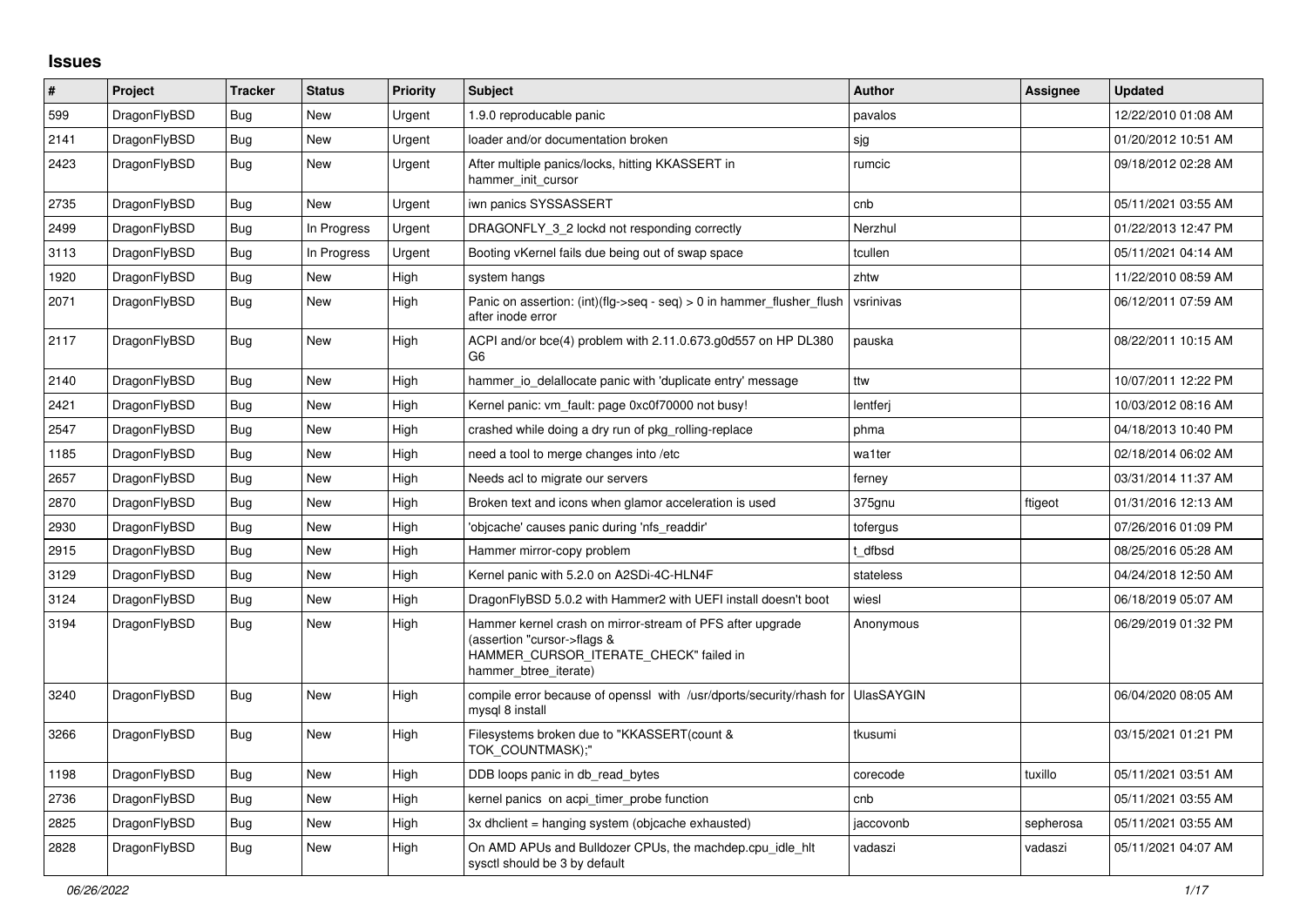| #    | Project      | <b>Tracker</b> | <b>Status</b> | <b>Priority</b> | Subject                                                                                                                                                                                           | Author             | Assignee | <b>Updated</b>      |
|------|--------------|----------------|---------------|-----------------|---------------------------------------------------------------------------------------------------------------------------------------------------------------------------------------------------|--------------------|----------|---------------------|
| 2495 | DragonFlyBSD | Bug            | New           | High            | DFBSD v3.3.0.960.g553fe7 - ocnt != 0" failed in<br>prop object release                                                                                                                            | tuxillo            |          | 05/31/2022 04:08 PM |
| 2296 | DragonFlyBSD | <b>Bug</b>     | In Progress   | High            | panic: assertion "m->wire count > 0" failed                                                                                                                                                       | thomas.nikolajsen  |          | 08/30/2012 06:09 AM |
| 3111 | DragonFlyBSD | <b>Bug</b>     | In Progress   | High            | Mouse lags every second heavily under X11                                                                                                                                                         | mneumann           |          | 12/12/2017 09:46 PM |
| 884  | DragonFlyBSD | <b>Bug</b>     | In Progress   | High            | Performance/memory problems under filesystem IO load                                                                                                                                              | hasso              |          | 05/11/2021 03:50 AM |
| 2347 | DragonFlyBSD | <b>Bug</b>     | Feedback      | High            | Hammer PFSes destroy does not give back full space allocated to<br><b>PFS</b>                                                                                                                     | sgeorge            |          | 07/19/2012 01:11 AM |
| 2396 | DragonFlyBSD | Bug            | Feedback      | High            | Latest 3.1 development version core dumps while destroying master<br><b>PFS</b>                                                                                                                   | sgeorge            |          | 01/23/2013 04:10 PM |
| 3205 | DragonFlyBSD | Bug            | Feedback      | High            | Go compiler net test failing                                                                                                                                                                      | dfbsd              | tuxillo  | 05/10/2021 02:45 AM |
| 2638 | DragonFlyBSD | Bug            | Feedback      | High            | Fix machdep.pmap_mmu_optimize                                                                                                                                                                     | tuxillo            |          | 05/11/2021 04:07 AM |
| 1831 | DragonFlyBSD | <b>Bug</b>     | Feedback      | High            | HAMMER "malloc limit exceeded" panic                                                                                                                                                              | eocallaghan        | dillon   | 06/04/2022 04:38 AM |
| 1861 | DragonFlyBSD | <b>Bug</b>     | New           | Normal          | panic via kprintf (lockmgr called in a hard section)                                                                                                                                              | vsrinivas          |          | 10/11/2010 12:56 AM |
| 1786 | DragonFlyBSD | <b>Bug</b>     | <b>New</b>    | Normal          | Calling NULL function pointer initiates panic loop                                                                                                                                                | sjg                |          | 10/11/2010 05:28 PM |
| 1907 | DragonFlyBSD | <b>Bug</b>     | New           | Normal          | Hammer crash in hammer flusher flush()                                                                                                                                                            | swildner           |          | 11/11/2010 05:07 AM |
| 1913 | DragonFlyBSD | <b>Bug</b>     | <b>New</b>    | Normal          | panic: assertion: ip->flush_state != HAMMER_FST_FLUSH in<br>hammer_flush_inode_core                                                                                                               | swildner           |          | 11/20/2010 05:27 PM |
| 1916 | DragonFlyBSD | Bug            | <b>New</b>    | Normal          | Constant crashes on x86_64 with UFS                                                                                                                                                               | lentferj           |          | 11/21/2010 07:40 PM |
| 1917 | DragonFlyBSD | <b>Bug</b>     | New           | Normal          | panic: assertion: (RB_EMPTY(&ip->rec_tree) && (ip->flags &<br>HAMMER_INODE_XDIRTY) == 0)    (!RB_EMPTY(&ip->rec_tree)<br>&& (ip->flags & HAMMER_INODE_XDIRTY) != 0) in<br>hammer flush inode done | qhwt.dfly          |          | 11/24/2010 03:23 AM |
| 1430 | DragonFlyBSD | Bug            | <b>New</b>    | Normal          | Buggy w(1)?                                                                                                                                                                                       | hasso              | alexh    | 11/24/2010 08:09 AM |
| 1923 | DragonFlyBSD | Bug            | New           | Normal          | Abysmal NFS performance with IPv6                                                                                                                                                                 | ftigeot            |          | 12/05/2010 09:34 PM |
| 1463 | DragonFlyBSD | Bug            | <b>New</b>    | Normal          | Mountroot before drives are initialized                                                                                                                                                           | elekktretterr      |          | 12/07/2010 01:30 PM |
| 1935 | DragonFlyBSD | Bug            | New           | Normal          | mouse does not work after switching between x and console                                                                                                                                         | shamaz             |          | 12/13/2010 10:06 AM |
| 1939 | DragonFlyBSD | Bug            | <b>New</b>    | Normal          | Panic on nightly build and stress test box                                                                                                                                                        | lentferj           |          | 12/18/2010 08:41 AM |
| 1941 | DragonFlyBSD | Bug            | New           | Normal          | wlan config crash                                                                                                                                                                                 | abandon.every.hope |          | 12/24/2010 07:54 PM |
| 1943 | DragonFlyBSD | Bug            | New           | Normal          | hammer assertion panic                                                                                                                                                                            | peter              |          | 12/27/2010 12:45 AM |
| 1944 | DragonFlyBSD | Bug            | <b>New</b>    | Normal          | panic: backing object 0xdea7b258 was somehow re-referenced<br>during collapse!                                                                                                                    | sepherosa          |          | 12/27/2010 02:06 AM |
| 1951 | DragonFlyBSD | Bug            | <b>New</b>    | Normal          | dma timeouts at phyaddr on a good hdd                                                                                                                                                             | peur.neu           |          | 01/04/2011 07:12 AM |
| 1959 | DragonFlyBSD | <b>Bug</b>     | New           | Normal          | DFBSD v2.9.1.422.gc98f2 - Panic during boot - IPv6 and PF                                                                                                                                         | tuxillo            |          | 01/13/2011 03:37 AM |
| 1884 | DragonFlyBSD | <b>Bug</b>     | New           | Normal          | System completely freezes while listening music (devbuf: malloc<br>limit exceeded)                                                                                                                | shamaz             |          | 01/24/2011 05:00 PM |
| 1946 | DragonFlyBSD | <b>Bug</b>     | New           | Normal          | ieee80211 panic                                                                                                                                                                                   | pavalos            | josepht  | 01/27/2011 06:00 PM |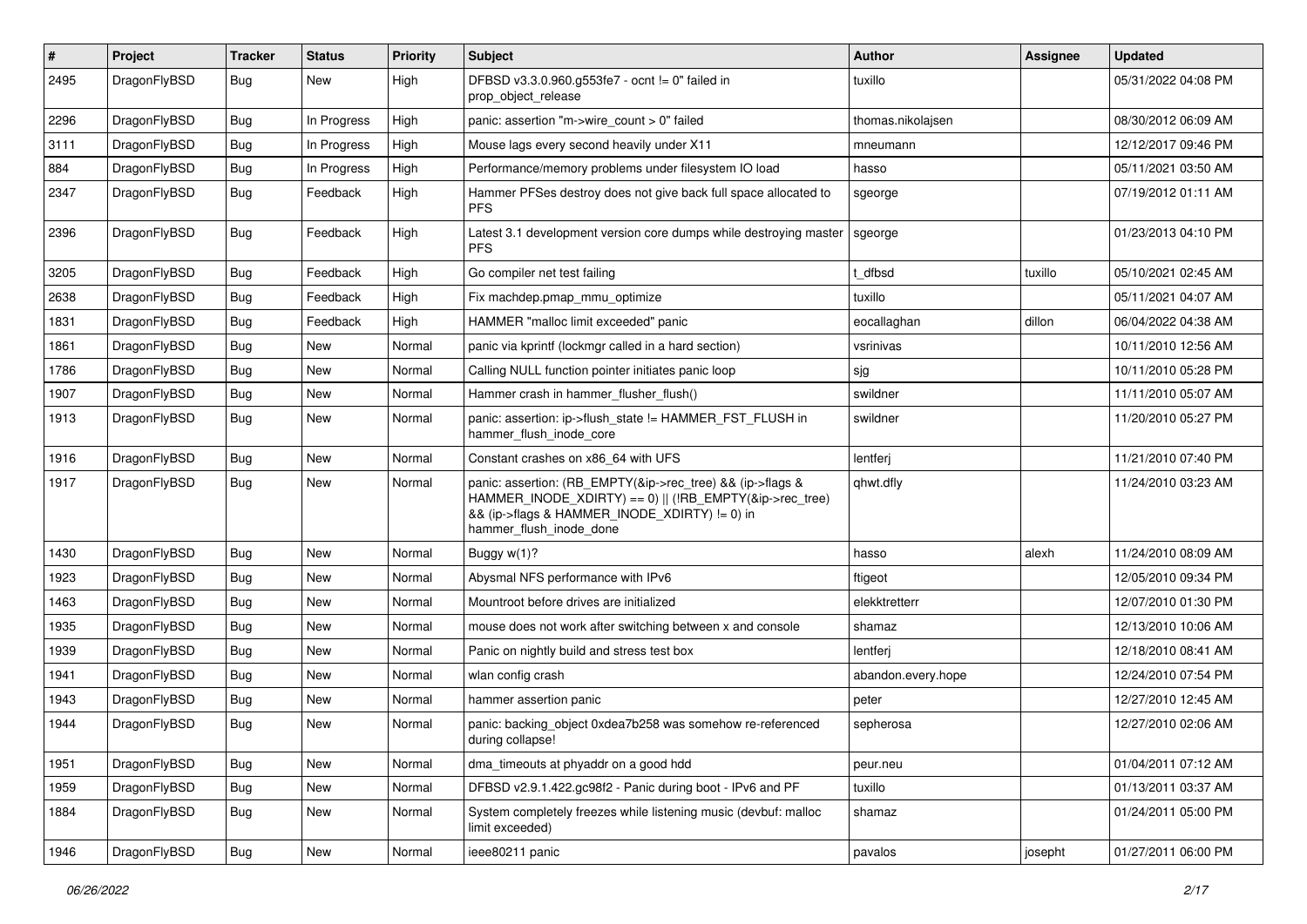| $\sharp$ | Project      | <b>Tracker</b> | <b>Status</b> | <b>Priority</b> | Subject                                                                          | <b>Author</b>     | Assignee  | <b>Updated</b>      |
|----------|--------------|----------------|---------------|-----------------|----------------------------------------------------------------------------------|-------------------|-----------|---------------------|
| 1961     | DragonFlyBSD | Bug            | New           | Normal          | Can't create dump from DDB                                                       | shamaz            |           | 01/29/2011 09:02 PM |
| 1949     | DragonFlyBSD | Bug            | <b>New</b>    | Normal          | iwn panic                                                                        | pavalos           |           | 01/30/2011 03:21 AM |
| 1873     | DragonFlyBSD | <b>Bug</b>     | New           | Normal          | Panic upon usb mouse detach and reattaching                                      | rumcic            |           | 02/01/2011 09:53 AM |
| 1964     | DragonFlyBSD | Bug            | New           | Normal          | iwn (panic assertion : wlan assert serialized)                                   | sjmm.ptr          | josepht   | 02/01/2011 12:57 PM |
| 1969     | DragonFlyBSD | Bug            | New           | Normal          | pf-related network problem                                                       | pavalos           | lentferj  | 02/01/2011 06:57 PM |
| 1990     | DragonFlyBSD | Bug            | New           | Normal          | /mnt too large to mount                                                          | peur.neu          |           | 02/16/2011 11:24 PM |
| 2008     | DragonFlyBSD | Bug            | <b>New</b>    | Normal          | lwkt_setcpu_remote: td->td_flags 00800621 console flood                          | pavalos           |           | 03/06/2011 09:37 PM |
| 2004     | DragonFlyBSD | Bug            | <b>New</b>    | Normal          | LWKT_WAIT_IPIQ panic                                                             | steve             |           | 03/08/2011 05:46 PM |
| 1984     | DragonFlyBSD | Bug            | New           | Normal          | hammer mount fails after crash - HAMMER: FIFO record bad head<br>signature       | thomas.nikolajsen |           | 03/08/2011 06:57 PM |
| 2048     | DragonFlyBSD | Bug            | <b>New</b>    | Normal          | panic: ffs_sync: rofs mod                                                        | pavalos           |           | 04/12/2011 05:45 AM |
| 2051     | DragonFlyBSD | Bug            | New           | Normal          | No ipv6 lan route entry created on 2.10                                          | ftigeot           |           | 04/21/2011 10:37 AM |
| 2055     | DragonFlyBSD | Bug            | New           | Normal          | $ssh + IPV6 + bridge \Rightarrow connection freezes$                             | steve             |           | 04/24/2011 07:13 PM |
| 2052     | DragonFlyBSD | Bug            | New           | Normal          | Kernel panic: CPU APIC ID out of range                                           | Anonymous         |           | 05/02/2011 11:06 AM |
| 1874     | DragonFlyBSD | Bug            | New           | Normal          | mpd listening on all IPs, accepting only on one                                  | rumcic            |           | 05/08/2011 01:01 PM |
| 2075     | DragonFlyBSD | Bug            | <b>New</b>    | Normal          | pflogd on x86 64                                                                 | fanch             |           | 05/16/2011 04:04 PM |
| 2072     | DragonFlyBSD | Bug            | <b>New</b>    | Normal          | Fatal trap 12: stopped at lwkt_send_ipiq3                                        | rumcic            |           | 05/17/2011 04:12 AM |
| 2077     | DragonFlyBSD | Bug            | <b>New</b>    | Normal          | USB devices conflicting                                                          | srussell          |           | 05/17/2011 05:12 PM |
| 2078     | DragonFlyBSD | Bug            | <b>New</b>    | Normal          | DFBSD i386 v2.11.0.201.g3ed2f - Panic during installworld into a<br>vn0 device   | tuxillo           |           | 05/19/2011 07:50 PM |
| 2082     | DragonFlyBSD | Bug            | <b>New</b>    | Normal          | dfbsd 2.10.1 amd64 - mc port build error with 'bmake bin-install'                | sun-doctor        |           | 05/25/2011 07:18 PM |
| 2080     | DragonFlyBSD | <b>Bug</b>     | New           | Normal          | panic: lockmgr thrd_sleep: called from interrupt, ipi, or hard code<br>section   | rumcic            |           | 05/30/2011 05:06 PM |
| 2085     | DragonFlyBSD | Bug            | <b>New</b>    | Normal          | panic: assertion: $(m\rightarrow$ flags & PG_MAPPED) == 0 in<br>vm_page_free_toq | vsrinivas         |           | 06/10/2011 07:48 AM |
| 2094     | DragonFlyBSD | Bug            | <b>New</b>    | Normal          | Segfault when gdb printing backtrace from core dump                              | greenrd           |           | 06/25/2011 04:14 PM |
| 1867     | DragonFlyBSD | <b>Bug</b>     | New           | Normal          | it(4) motherboard and fan problems                                               | tuxillo           |           | 07/08/2011 10:48 AM |
| 2099     | DragonFlyBSD | <b>Bug</b>     | <b>New</b>    | Normal          | page fault panic in vm system                                                    | pavalos           |           | 07/10/2011 08:51 AM |
| 2104     | DragonFlyBSD | <b>Bug</b>     | New           | Normal          | network configuration seg. fault on install CD                                   | navratil          |           | 07/26/2011 07:55 AM |
| 2107     | DragonFlyBSD | <b>Bug</b>     | New           | Normal          | 2.10.1 sata dvd drive issue                                                      | ausppc            |           | 07/31/2011 08:41 PM |
| 2113     | DragonFlyBSD | <b>Bug</b>     | New           | Normal          | nmalloc threaded program fork leak                                               | vsrinivas         | vsrinivas | 08/11/2011 07:25 PM |
| 2115     | DragonFlyBSD | <b>Bug</b>     | <b>New</b>    | Normal          | [msk] system freeze after receive some paquet                                    | bsdsx             |           | 08/22/2011 10:22 AM |
| 2123     | DragonFlyBSD | <b>Bug</b>     | New           | Normal          | hammer is losing files                                                           | schmir            |           | 08/30/2011 07:56 PM |
| 2125     | DragonFlyBSD | <b>Bug</b>     | New           | Normal          | Weird garbage in dmesg                                                           | herrgard          |           | 08/30/2011 08:04 PM |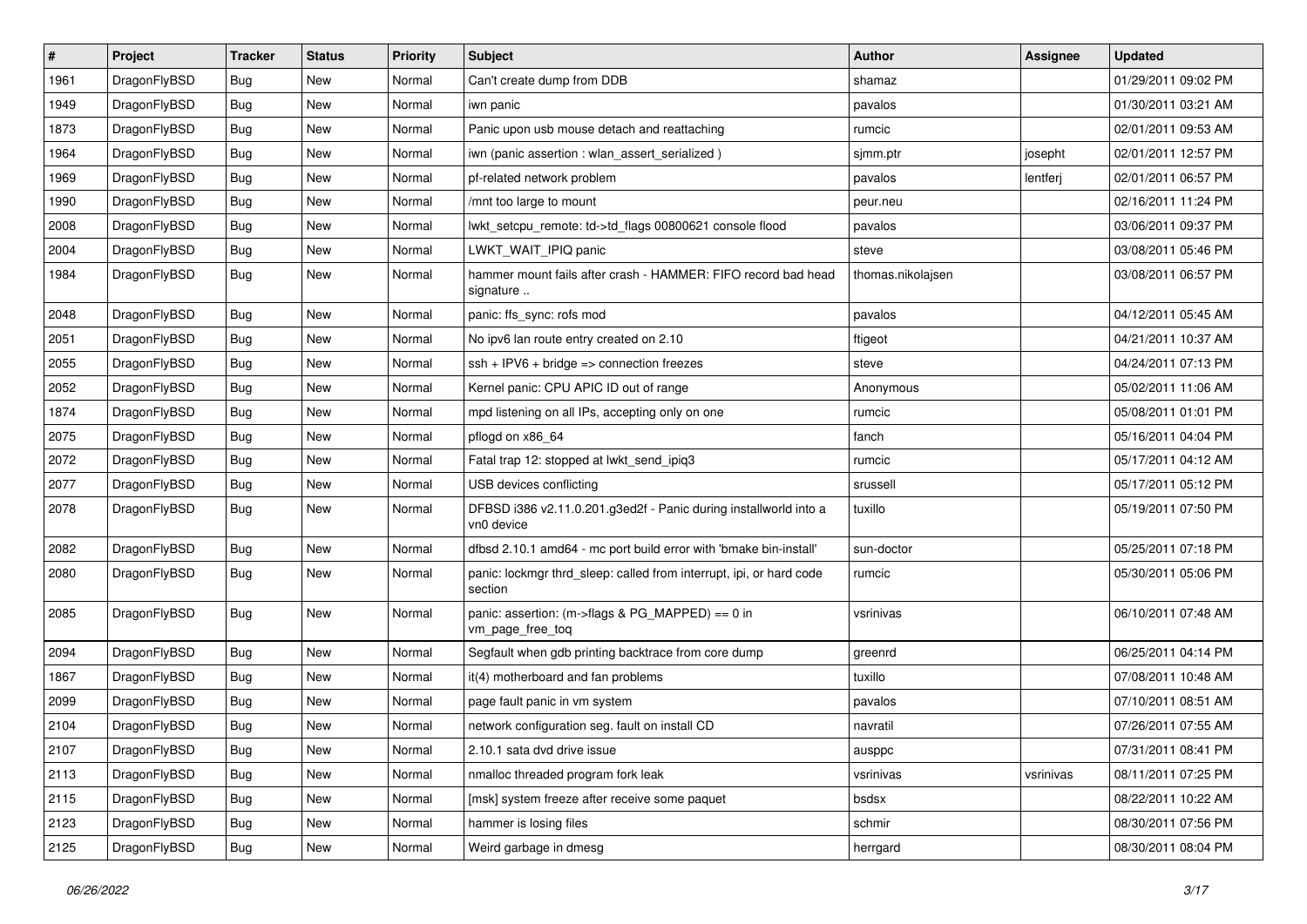| $\vert$ # | Project      | <b>Tracker</b> | <b>Status</b> | <b>Priority</b> | <b>Subject</b>                                                                                             | Author        | Assignee | <b>Updated</b>      |
|-----------|--------------|----------------|---------------|-----------------|------------------------------------------------------------------------------------------------------------|---------------|----------|---------------------|
| 2124      | DragonFlyBSD | Bug            | New           | Normal          | getty repeating too quickly on port /dev/ttyv0                                                             | sgeorge.ml    |          | 09/01/2011 04:28 AM |
| 2129      | DragonFlyBSD | Bug            | <b>New</b>    | Normal          | DFBSD v2.11.0.661.gf9438 i386 - panic: lockmgr thrd_sleep                                                  | tuxillo       |          | 09/05/2011 09:49 AM |
| 2138      | DragonFlyBSD | Bug            | New           | Normal          | > 100% CPU usage                                                                                           | robin.carey1  |          | 09/26/2011 12:20 PM |
| 2153      | DragonFlyBSD | Bug            | New           | Normal          | Too many unuseful warnings at boot                                                                         | juanfra684    |          | 10/18/2011 10:16 PM |
| 2154      | DragonFlyBSD | Bug            | <b>New</b>    | Normal          | vkernel copyout() doesn't return EFAULT on error                                                           | vsrinivas     |          | 10/20/2011 03:53 AM |
| 2158      | DragonFlyBSD | Bug            | New           | Normal          | iwn panics with assertion on boot.                                                                         | eocallaghan   |          | 10/24/2011 04:13 PM |
| 2164      | DragonFlyBSD | Bug            | New           | Normal          | panic on reboot from usb.                                                                                  | eocallaghan   |          | 10/27/2011 09:29 AM |
| 2161      | DragonFlyBSD | Bug            | <b>New</b>    | Normal          | Outdated xorg.conf file gets installed into etc and screws up mouse                                        | eocallaghan   |          | 10/27/2011 01:51 PM |
| 2166      | DragonFlyBSD | Bug            | New           | Normal          | DFBSD v2.13.0.109.g05b9d - Strange lockups                                                                 | tuxillo       |          | 10/29/2011 11:20 AM |
| 2045      | DragonFlyBSD | Bug            | <b>New</b>    | Normal          | ral(4): Fatal trap 12: page fault while in kernel mode (two panics)                                        | herrgard      |          | 11/03/2011 05:34 PM |
| 2171      | DragonFlyBSD | Bug            | New           | Normal          | DFBSD v2.13.0.151.gdc8442 - panic: assertion "(*ptep &<br>$(PG_MANAGED PG_V)) == PG_V"$                    | tuxillo       |          | 11/04/2011 05:06 PM |
| 2098      | DragonFlyBSD | Submit         | New           | Normal          | [PATCH] correct ath man page example<br>(/usr/src/share/man/man4/ath.4)                                    | nobody        |          | 11/15/2011 12:27 AM |
| 2199      | DragonFlyBSD | <b>Bug</b>     | <b>New</b>    | Normal          | screen segfaults if utmpx isn't present                                                                    | pavalos       |          | 11/15/2011 10:52 PM |
| 2210      | DragonFlyBSD | Bug            | New           | Normal          | Bugtracker cannot assign default project for new users                                                     | ahuete.devel  |          | 11/17/2011 11:30 AM |
| 2224      | DragonFlyBSD | Bug            | New           | Normal          | v2.13.0.291.gaa7ec - Panic on fq while installing world                                                    | tuxillo       |          | 11/18/2011 01:40 AM |
| 2245      | DragonFlyBSD | Bug            | New           | Normal          | panic: assertion "ref < &td->td_toks_end" failed in lwkt_gettoken at<br>/usr/src/sys/kern/lwkt_token.c:588 | juanfra684    |          | 11/22/2011 07:41 PM |
| 2248      | DragonFlyBSD | <b>Bug</b>     | <b>New</b>    | Normal          | sysctl panic                                                                                               | pavalos       |          | 11/23/2011 06:23 PM |
| 2167      | DragonFlyBSD | Bug            | New           | Normal          | shutdown/reboot fails after uptime msg                                                                     | marino        |          | 11/28/2011 03:01 AM |
| 2092      | DragonFlyBSD | Bug            | <b>New</b>    | Normal          | Panic: Bad link elm 0x next->prev != elm                                                                   | masterblaster | dillon   | 12/04/2011 12:49 PM |
| 2254      | DragonFlyBSD | Bug            | New           | Normal          | panic: assertion "ref < &td->td_toks_end" failed in lwkt_gettoken at<br>/usr/src/sys/kern/lwkt_token.c:588 | eocallaghan   |          | 12/05/2011 10:21 PM |
| 2265      | DragonFlyBSD | Bug            | <b>New</b>    | Normal          | mbsrtowcs does not properly handle invalid mbstate_t in ps                                                 | c.turner1     | swildner | 01/10/2012 07:56 PM |
| 341       | DragonFlyBSD | <b>Bug</b>     | <b>New</b>    | Normal          | Vinum erroneously repors devices as busy                                                                   | corecode      | swildner | 01/21/2012 04:50 AM |
| 2283      | DragonFlyBSD | Bug            | New           | Normal          | DFBSD DragonFly v2.13.0.957.g4f459 - pmap_release: page<br>should already be gone 0xc27120bc               | tuxillo       |          | 01/23/2012 03:03 AM |
| 2292      | DragonFlyBSD | <b>Bug</b>     | <b>New</b>    | Normal          | re interface with jumbo frames (mtu larger than 1500) hangs after<br>some traffic                          | Anonymous     |          | 01/31/2012 12:11 AM |
| 2306      | DragonFlyBSD | Bug            | New           | Normal          | a crash starts the kernel debugger in text mode, but just reboots in $X \mid p$ hma                        |               |          | 02/11/2012 08:02 PM |
| 2308      | DragonFlyBSD | <b>Bug</b>     | New           | Normal          | System freeze when unloading snd_hda                                                                       | jaydg         |          | 02/19/2012 07:15 AM |
| 2297      | DragonFlyBSD | <b>Bug</b>     | New           | Normal          | strange NFS (client) error messages / problems                                                             | Anonymous     |          | 02/19/2012 02:59 PM |
| 2311      | DragonFlyBSD | Bug            | New           | Normal          | Xorg crash having something to do with drm                                                                 | phma          |          | 02/22/2012 09:59 AM |
| 2319      | DragonFlyBSD | Bug            | New           | Normal          | crypt/passwd forward compat                                                                                | c.turner1     |          | 02/28/2012 12:39 PM |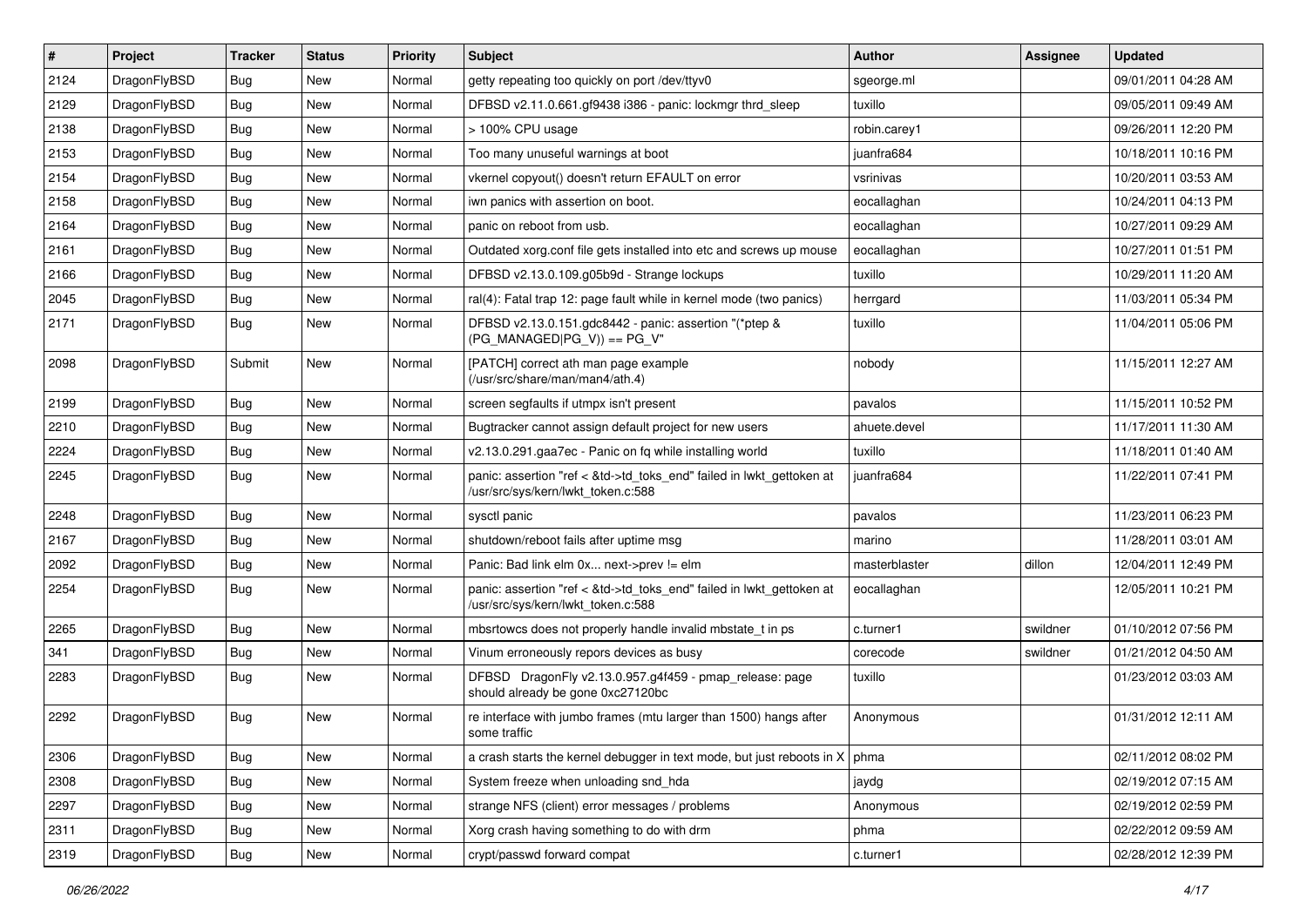| $\pmb{\#}$ | Project      | <b>Tracker</b> | <b>Status</b> | <b>Priority</b> | <b>Subject</b>                                                                                                               | Author            | <b>Assignee</b> | <b>Updated</b>      |
|------------|--------------|----------------|---------------|-----------------|------------------------------------------------------------------------------------------------------------------------------|-------------------|-----------------|---------------------|
| 2324       | DragonFlyBSD | <b>Bug</b>     | New           | Normal          | natacotrol support > 2TB not working even after the ftigeot patch                                                            | zenny             |                 | 03/03/2012 01:00 AM |
| 2331       | DragonFlyBSD | Bug            | <b>New</b>    | Normal          | reading mouse mode from unopen file descriptor hangs mouse<br>driver                                                         | phma              |                 | 03/14/2012 09:43 AM |
| 2316       | DragonFlyBSD | Bug            | New           | Normal          | Ungraceful invalid password handling for adding a new user in the<br>installer                                               | rune              |                 | 04/27/2012 11:23 PM |
| 2061       | DragonFlyBSD | <b>Bug</b>     | <b>New</b>    | Normal          | USB keyboard boot panic                                                                                                      | sjg               |                 | 05/04/2012 12:20 AM |
| 2371       | DragonFlyBSD | Bug            | New           | Normal          | Timezone problem with America/Sao Paulo                                                                                      | raitech           |                 | 05/17/2012 01:42 PM |
| 2387       | DragonFlyBSD | <b>Bug</b>     | New           | Normal          | hammer ignores -t during dedup                                                                                               | phma              |                 | 06/17/2012 12:30 PM |
| 2389       | DragonFlyBSD | <b>Bug</b>     | <b>New</b>    | Normal          | computer crashed while listing processes                                                                                     | phma              |                 | 06/18/2012 02:49 PM |
| 2084       | DragonFlyBSD | Bug            | <b>New</b>    | Normal          | DFBSD v2.11.0.242.g4d317 - panic: zone: entry not free                                                                       | tuxillo           |                 | 07/03/2012 01:23 AM |
| 2369       | DragonFlyBSD | <b>Bug</b>     | <b>New</b>    | Normal          | panic: Bad link elm 0xffffffe07edf6068 next->prev != elm                                                                     | jaydg             |                 | 08/15/2012 03:04 AM |
| 2412       | DragonFlyBSD | Bug            | <b>New</b>    | Normal          | wlan0 fails to get address via dhclient                                                                                      | nonsolosoft       |                 | 08/30/2012 05:55 AM |
| 2182       | DragonFlyBSD | <b>Bug</b>     | New           | Normal          | if msk PHY FIFO underrun/overflow                                                                                            | nonsolosoft       |                 | 09/03/2012 06:39 AM |
| 2430       | DragonFlyBSD | <b>Bug</b>     | <b>New</b>    | Normal          | Alternate Password Hash method                                                                                               | robin.carey1      |                 | 10/07/2012 06:28 AM |
| 1525       | DragonFlyBSD | Bug            | <b>New</b>    | Normal          | boehm-gc problems                                                                                                            | hasso             |                 | 10/13/2012 07:13 PM |
| 2434       | DragonFlyBSD | Bug            | <b>New</b>    | Normal          | BTX Halted - Boot fails on USB/GUI                                                                                           | lucmv             |                 | 10/17/2012 08:12 PM |
| 2444       | DragonFlyBSD | <b>Bug</b>     | New           | Normal          | Crash during Hammer overnight cleanup                                                                                        | justin            |                 | 11/04/2012 07:58 AM |
| 2453       | DragonFlyBSD | <b>Bug</b>     | <b>New</b>    | Normal          | panic: assertion "gd->gd_spinlocks == 0" failed                                                                              | Johannes.Hofmann  |                 | 11/12/2012 12:54 PM |
| 2436       | DragonFlyBSD | Bug            | <b>New</b>    | Normal          | panic: assertion "lp->lwp_qcpu == dd->cpuid" failed in<br>dfly_acquire_curproc                                               | thomas.nikolajsen |                 | 01/23/2013 11:07 AM |
| 2493       | DragonFlyBSD | <b>Bug</b>     | <b>New</b>    | Normal          | vidcontrol: invalid video mode name                                                                                          | Svarov            |                 | 01/24/2013 09:55 AM |
| 2370       | DragonFlyBSD | <b>Bug</b>     | <b>New</b>    | Normal          | panic: ffs_valloc: dup alloc                                                                                                 | marino            | vsrinivas       | 02/01/2013 09:28 AM |
| 2496       | DragonFlyBSD | Bug            | <b>New</b>    | Normal          | NTFS malloc limit exceeded                                                                                                   | plasmob           | tuxillo         | 02/19/2013 08:47 AM |
| 2520       | DragonFlyBSD | <b>Bug</b>     | New           | Normal          | panic: assertion "IS_SERIALIZED((ifp->if_serializer))" failed in<br>if_default_serialize_assert at /usr/src/sys/net/if.c:437 | ano               |                 | 03/09/2013 12:14 AM |
| 2531       | DragonFlyBSD | <b>Bug</b>     | <b>New</b>    | Normal          | camcontrol fails to disable APM                                                                                              | m.lombardi85      |                 | 03/23/2013 12:28 PM |
| 2535       | DragonFlyBSD | <b>Bug</b>     | New           | Normal          | Imap processes apparentlt blocked on disk I/O                                                                                | ftigeot           |                 | 04/02/2013 09:31 AM |
| 2136       | DragonFlyBSD | <b>Bug</b>     | New           | Normal          | socketpair() doesn't free file descriptors on copyout failure                                                                | vsrinivas         |                 | 04/05/2013 09:13 AM |
| 2557       | DragonFlyBSD | <b>Bug</b>     | <b>New</b>    | Normal          | stock 3.4.1 kernel halts during booting if dm and dm target crypt<br>are loaded and RAID controller is present               | phma              |                 | 05/12/2013 10:38 PM |
| 2565       | DragonFlyBSD | <b>Bug</b>     | <b>New</b>    | Normal          | "ifconfig ix0 up" panic                                                                                                      | Itpig402a         |                 | 06/03/2013 05:46 AM |
| 2568       | DragonFlyBSD | <b>Bug</b>     | <b>New</b>    | Normal          | AHCI panic                                                                                                                   | josepht           |                 | 06/07/2013 05:52 PM |
| 2577       | DragonFlyBSD | Bug            | New           | Normal          | virtio-blk iops performance is cpu limited on high end devices                                                               | gjs278            | vsrinivas       | 08/01/2013 02:28 PM |
| 2569       | DragonFlyBSD | <b>Bug</b>     | New           | Normal          | ctime NFS                                                                                                                    | ferney            |                 | 08/11/2013 04:35 AM |
| 2586       | DragonFlyBSD | Bug            | New           | Normal          | pf: "modulate" state seems problematic                                                                                       | srussell          |                 | 09/25/2013 07:36 PM |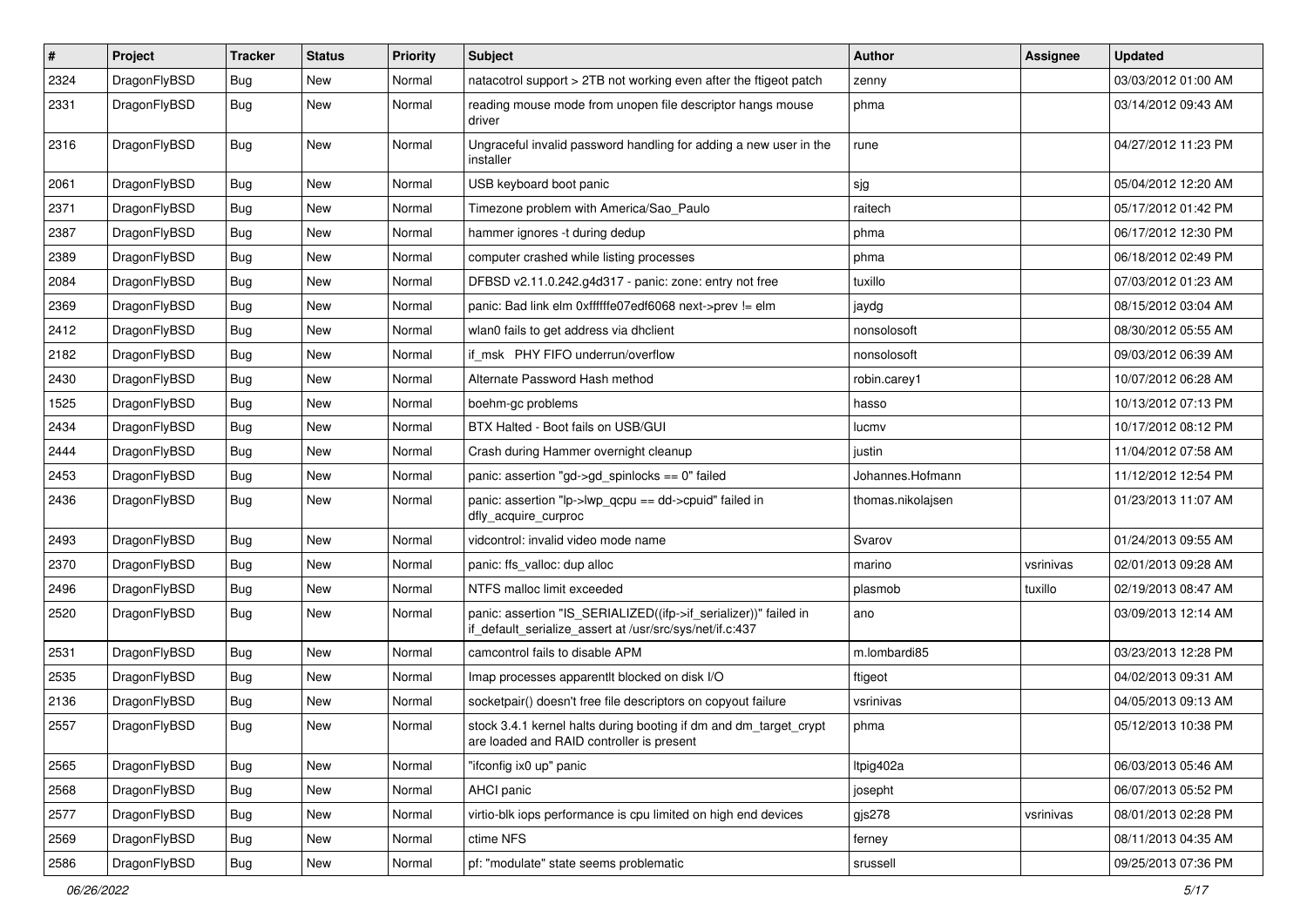| $\vert$ # | Project      | <b>Tracker</b> | <b>Status</b> | <b>Priority</b> | <b>Subject</b>                                                                                           | <b>Author</b>     | Assignee | Updated             |
|-----------|--------------|----------------|---------------|-----------------|----------------------------------------------------------------------------------------------------------|-------------------|----------|---------------------|
| 2595      | DragonFlyBSD | Bug            | <b>New</b>    | Normal          | DragonFly 3.4.3 crashes on SUN Blade X6250 with Qlogic ISP 2432<br>FC card                               | Turvamies         |          | 10/07/2013 11:53 AM |
| 2598      | DragonFlyBSD | <b>Bug</b>     | <b>New</b>    | Normal          | 386 via USB Booting                                                                                      | mbzadegan         |          | 10/21/2013 02:28 AM |
| 2604      | DragonFlyBSD | Bug            | <b>New</b>    | Normal          | dell laptop does not boot with LATEST                                                                    | isenmann          |          | 11/20/2013 02:07 AM |
| 2609      | DragonFlyBSD | Bug            | <b>New</b>    | Normal          | master: panic: assertion<br>"LWKT_TOKEN_HELD_ANY(vm_object_token(object))" failed in<br>swp_pager_lookup | thomas.nikolajsen |          | 11/28/2013 11:36 AM |
| 2611      | DragonFlyBSD | Bug            | New           | Normal          | Change in IP address results in network not working                                                      | phma              |          | 12/05/2013 07:55 PM |
| 2618      | DragonFlyBSD | Bug            | New           | Normal          | mouse problem on RELEASE-3_6_0                                                                           | FilippoMo         |          | 12/20/2013 03:26 AM |
| 2620      | DragonFlyBSD | Bug            | New           | Normal          | moused problem                                                                                           | FilippoMo         |          | 12/20/2013 10:32 AM |
| 2621      | DragonFlyBSD | <b>Bug</b>     | <b>New</b>    | Normal          | core dump using cdrom                                                                                    | nonsolosoft       |          | 12/27/2013 12:43 AM |
| 2622      | DragonFlyBSD | <b>Bug</b>     | New           | Normal          | VAIO FIT15E fn keys support                                                                              | nonsolosoft       |          | 12/31/2013 01:31 AM |
| 2626      | DragonFlyBSD | Bug            | New           | Normal          | iwn driver drops with error: "firmware error 'iwn intr: fatal firmware<br>error"                         | rodyaj            |          | 01/09/2014 05:50 AM |
| 1193      | DragonFlyBSD | <b>Bug</b>     | New           | Normal          | kernel doesn't recognize cdrom drive                                                                     | nonsolosoft       |          | 01/25/2014 09:11 PM |
| 989       | DragonFlyBSD | <b>Bug</b>     | <b>New</b>    | Normal          | installer/fdisk trouble with wrapped values                                                              | Discodestroyer    |          | 02/18/2014 06:27 AM |
| 1246      | DragonFlyBSD | Bug            | New           | Normal          | bad resolution (monitor desync) with livedvd                                                             | Przem0l           |          | 02/18/2014 06:29 AM |
| 2645      | DragonFlyBSD | Bug            | <b>New</b>    | Normal          | panic with dsched fq and ioprio                                                                          | jyoung15          |          | 02/20/2014 07:29 AM |
| 2619      | DragonFlyBSD | <b>Bug</b>     | New           | Normal          | DragonFly 3.6 can't be installed on a 6TB volume                                                         | ftigeot           |          | 02/23/2014 11:55 PM |
| 2473      | DragonFlyBSD | <b>Bug</b>     | New           | Normal          | Kernel crash when trying to up the wpi0 device (Dfly<br>v3.3.0.758.g47388-DEVELOPMENT)                   | tomaz             |          | 02/24/2014 08:50 AM |
| 1695      | DragonFlyBSD | <b>Bug</b>     | New           | Normal          | NFS-related system breakdown                                                                             | Anonymous         |          | 04/10/2014 12:35 AM |
| 2652      | DragonFlyBSD | <b>Bug</b>     | New           | Normal          | 189a0ff3761b47  ix: Implement MSI-X support locks up Lenovo<br>S10 Intel Atom n270                       | davshao           |          | 05/14/2014 01:55 AM |
| 2629      | DragonFlyBSD | <b>Bug</b>     | <b>New</b>    | Normal          | Replace gcc44 with llvm34, clang34, and libc++                                                           | tuxillo           |          | 06/02/2014 02:30 PM |
| 2416      | DragonFlyBSD | Bug            | <b>New</b>    | Normal          | ".' entry can be removed on mounted nfs filesystem                                                       | ftigeot           | tuxillo  | 06/03/2014 04:40 AM |
| 2329      | DragonFlyBSD | Bug            | New           | Normal          | ibm x3550 & acpi                                                                                         | ano               |          | 06/03/2014 11:37 AM |
| 2490      | DragonFlyBSD | <b>Bug</b>     | <b>New</b>    | Normal          | nmalloc should color addresses to avoid cache bank conflictsw                                            | vsrinivas         |          | 06/10/2014 05:51 AM |
| 2489      | DragonFlyBSD | <b>Bug</b>     | <b>New</b>    | Normal          | nmalloc doesn't cache VA for allocations > 8KB                                                           | vsrinivas         |          | 06/10/2014 05:51 AM |
| 2687      | DragonFlyBSD | Bug            | <b>New</b>    | Normal          | natacontrol software RAID in installer                                                                   | csmelosky         |          | 06/22/2014 12:03 PM |
| 2688      | DragonFlyBSD | Bug            | <b>New</b>    | Normal          | 67613368bdda7 Fix wrong checks for U4B presence Asrock Z77M<br>difficulty detecting USB keyboard         | davshao           |          | 06/28/2014 07:08 PM |
| 2712      | DragonFlyBSD | <b>Bug</b>     | <b>New</b>    | Normal          | connect(2) returns EINVAL when retrying after ECONNREFUSED                                               | jorisgio          |          | 08/14/2014 05:31 PM |
| 2738      | DragonFlyBSD | <b>Bug</b>     | <b>New</b>    | Normal          | Hammer: Strange behavior when trying to recover old version of<br>moved file                             | roland            |          | 11/20/2014 08:02 AM |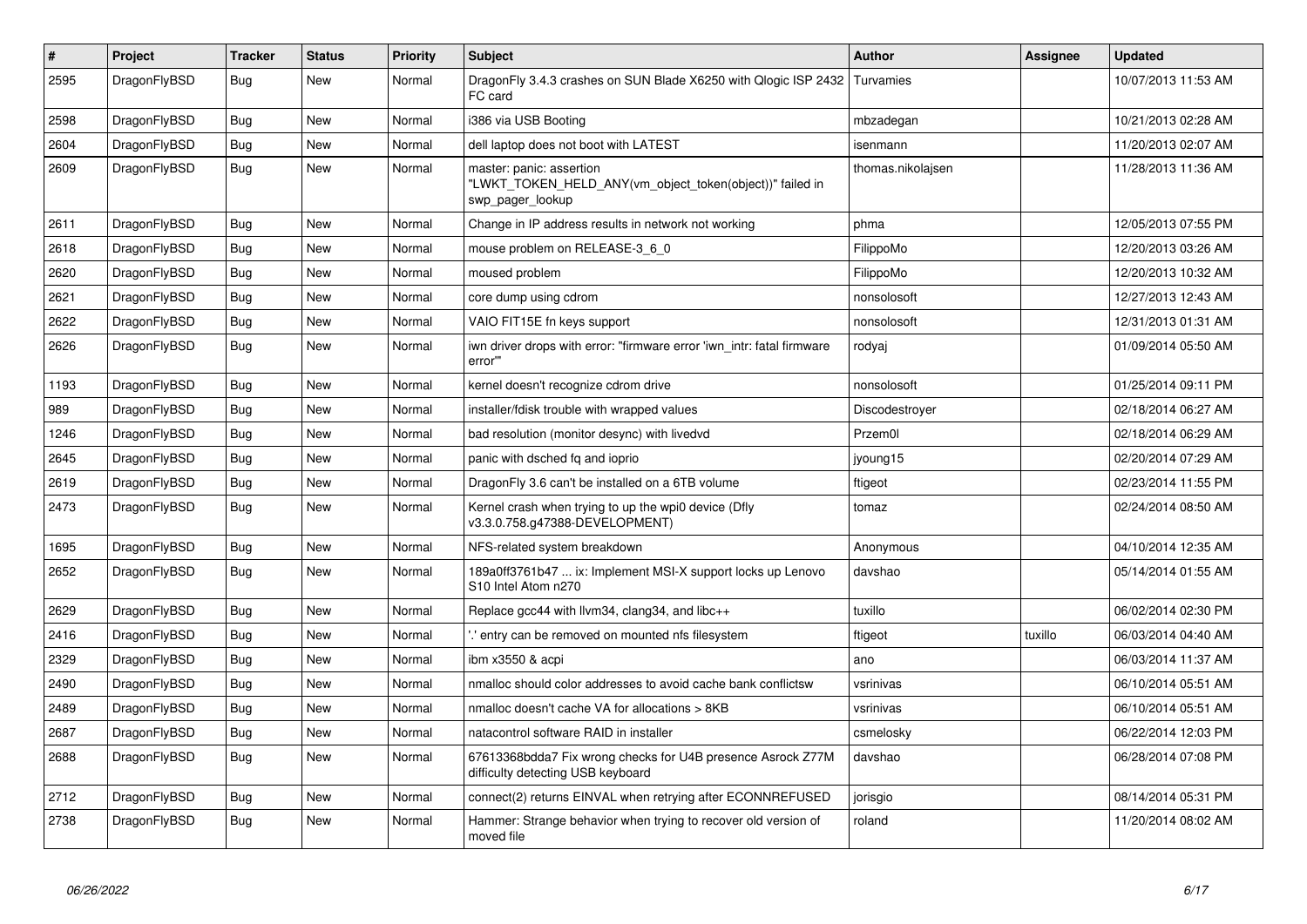| #    | Project      | <b>Tracker</b> | <b>Status</b> | <b>Priority</b> | Subject                                                                                                                                                  | Author           | Assignee | <b>Updated</b>      |
|------|--------------|----------------|---------------|-----------------|----------------------------------------------------------------------------------------------------------------------------------------------------------|------------------|----------|---------------------|
| 2746 | DragonFlyBSD | Bug            | New           | Normal          | some fraction of xterms started from the xmonad window manager<br>get killed with SIGALRM                                                                | isenmann         | profmakx | 12/28/2014 02:51 AM |
| 1194 | DragonFlyBSD | <b>Bug</b>     | <b>New</b>    | Normal          | SCSI errors while trying to copy photos from my camera                                                                                                   | elekktretterr    |          | 01/14/2015 04:39 PM |
| 1634 | DragonFlyBSD | Bug            | New           | Normal          | panic: spin lock: 0xe4ad1320, indefinitive wait!                                                                                                         | elekktretterr    |          | 01/19/2015 03:21 AM |
| 2788 | DragonFlyBSD | <b>Bug</b>     | New           | Normal          | ioctl GSLICEINFO: Not working for vnode slice                                                                                                            | mneumann         |          | 02/12/2015 07:49 AM |
| 2799 | DragonFlyBSD | <b>Bug</b>     | New           | Normal          | Fatal trap 12 caused by moused(8) -p/dev/cual0                                                                                                           | opvalues         |          | 03/04/2015 11:01 PM |
| 2802 | DragonFlyBSD | <b>Bug</b>     | <b>New</b>    | Normal          | USB Wifi urtwn0 crash from cd boot                                                                                                                       | opvalues         |          | 03/10/2015 01:07 AM |
| 2803 | DragonFlyBSD | <b>Bug</b>     | New           | Normal          | HAMMER: Warning: UNDO area too small!                                                                                                                    | ftigeot          |          | 03/11/2015 03:42 PM |
| 2809 | DragonFlyBSD | Bug            | New           | Normal          | hammer mirror-stream                                                                                                                                     | masu             |          | 04/10/2015 12:33 AM |
| 2812 | DragonFlyBSD | <b>Bug</b>     | <b>New</b>    | Normal          | Panic on Intel DE3815TYKHE                                                                                                                               | tmorp            |          | 05/14/2015 03:14 PM |
| 2816 | DragonFlyBSD | <b>Bug</b>     | New           | Normal          | A multitasking process being debugged can get stuck                                                                                                      | phma             |          | 05/19/2015 03:57 AM |
| 2820 | DragonFlyBSD | Bug            | New           | Normal          | TP-Link USB Wi-Fi adapter cannot be reattached to the system                                                                                             | shamaz           |          | 05/22/2015 09:45 PM |
| 2822 | DragonFlyBSD | Bug            | New           | Normal          | USB 3.0 stick throws "reading primary partition table: error<br>accessing offset 000[] for 152" error, while the stick works on any<br>other OS I tested | revuwa           | profmakx | 06/29/2015 05:56 AM |
| 2840 | DragonFlyBSD | <b>Bug</b>     | <b>New</b>    | Normal          | wrong voltage is reported                                                                                                                                | yellowrabbit2010 |          | 09/11/2015 06:09 PM |
| 2835 | DragonFlyBSD | Bug            | New           | Normal          | /usr/include/c++/5.0/bits/c++locale.h likes<br>POSIX_C_SOURCE>=200809                                                                                    | davshao          |          | 11/18/2015 03:40 AM |
| 2857 | DragonFlyBSD | Bug            | <b>New</b>    | Normal          | hammer stalls via bitcoin-qt                                                                                                                             | tkusumi          |          | 11/30/2015 06:52 AM |
| 2863 | DragonFlyBSD | Bug            | New           | Normal          | HAMMER synch tid is zero                                                                                                                                 | shamaz           |          | 12/12/2015 11:24 PM |
| 2874 | DragonFlyBSD | Bug            | New           | Normal          | make world DESTDIR=/emptydir fails                                                                                                                       | pascii           |          | 12/25/2015 07:04 AM |
| 2674 | DragonFlyBSD | <b>Bug</b>     | New           | Normal          | <b>GPT Support</b>                                                                                                                                       | ftigeot          |          | 12/28/2015 02:54 PM |
| 2881 | DragonFlyBSD | <b>Bug</b>     | New           | Normal          | Pulseaudio hangs/resets system when starting X11                                                                                                         | mneumann         |          | 01/09/2016 03:08 AM |
| 2886 | DragonFlyBSD | <b>Bug</b>     | New           | Normal          | dragonfly mail agent: sending a testmail causes high system load                                                                                         | worf             |          | 02/05/2016 05:53 AM |
| 2892 | DragonFlyBSD | Bug            | New           | Normal          | swap_pager:indefinite wait bufferf error                                                                                                                 | <b>Ihmwzy</b>    |          | 02/21/2016 10:32 PM |
| 2890 | DragonFlyBSD | <b>Bug</b>     | New           | Normal          | not able to boot usb installer on Toshiba Chromebook 2                                                                                                   | johnnywhishbone  |          | 02/22/2016 03:42 AM |
| 2891 | DragonFlyBSD | <b>Bug</b>     | New           | Normal          | Kernel panic in IEEE802.11 related code                                                                                                                  | shamaz           |          | 05/29/2016 05:49 PM |
| 2924 | DragonFlyBSD | Bug            | New           | Normal          | cat -v fails to tag characters in extended table with M- prefix with<br>some locales                                                                     | sevan            |          | 07/11/2016 07:18 AM |
| 2933 | DragonFlyBSD | Submit         | New           | Normal          | Remove unix domain socket support from cat(1)                                                                                                            | sevan            |          | 08/01/2016 08:10 PM |
| 2936 | DragonFlyBSD | Bug            | New           | Normal          | loader.efi crashes while loading kernel                                                                                                                  | spaceille        |          | 08/20/2016 06:17 AM |
| 2526 | DragonFlyBSD | <b>Bug</b>     | New           | Normal          | hammer cleanup doesn't run on first day of DST                                                                                                           | pavalos          |          | 10/18/2016 05:28 PM |
| 2970 | DragonFlyBSD | Bug            | New           | Normal          | kernel 4.7: "Is -I" causes panic on UDF filesystem: "bgetvp -<br>overlapping buffer"                                                                     | peeter           |          | 12/21/2016 02:46 AM |
| 2972 | DragonFlyBSD | <b>Bug</b>     | New           | Normal          | ipfw3 "deny to me" does not work correctly                                                                                                               | mneumann         |          | 12/27/2016 12:11 PM |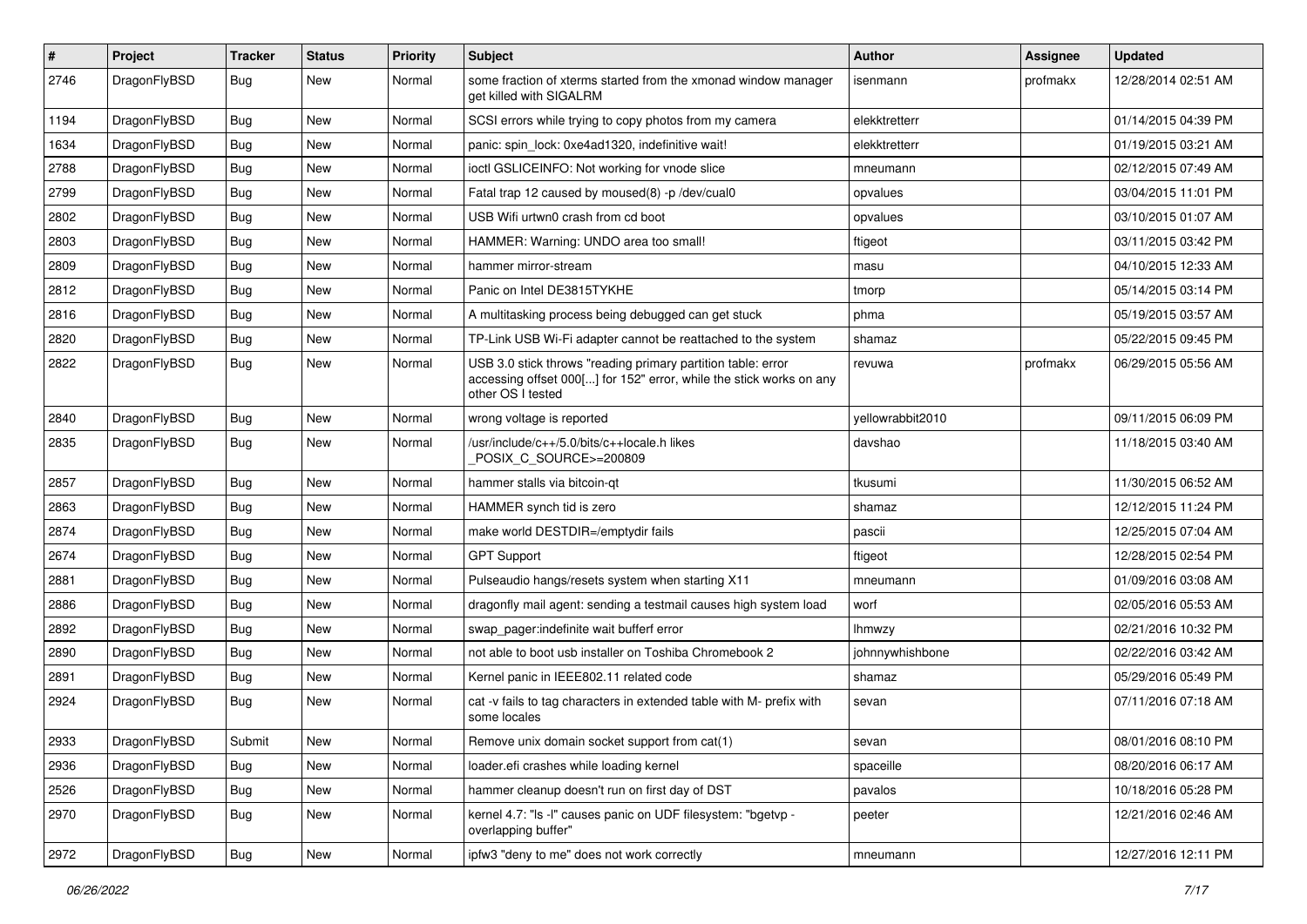| $\pmb{\#}$ | Project      | <b>Tracker</b> | <b>Status</b> | <b>Priority</b> | Subject                                                                                                 | Author                 | Assignee | <b>Updated</b>      |
|------------|--------------|----------------|---------------|-----------------|---------------------------------------------------------------------------------------------------------|------------------------|----------|---------------------|
| 2994       | DragonFlyBSD | <b>Bug</b>     | New           | Normal          | Intermittent boot hangs after git: hammer - HAMMER Version 7                                            | davshao                |          | 03/30/2017 02:06 PM |
| 3006       | DragonFlyBSD | Bug            | <b>New</b>    | Normal          | boot Ocfg: panic in kern udev.c in function udev dict set cstr when<br>installing in VirtualBox         | MichiGreat             |          | 04/01/2017 02:22 PM |
| 3018       | DragonFlyBSD | Bug            | New           | Normal          | sys/bus/u4b/wlan/if_run.c:5464]: (style) Redundant condition                                            | dcb                    |          | 04/11/2017 11:26 AM |
| 3022       | DragonFlyBSD | <b>Bug</b>     | <b>New</b>    | Normal          | sys/dev/netif/ath/ath/if_ath.c:2142: strange bitmask?                                                   | dcb                    |          | 04/11/2017 11:49 AM |
| 3035       | DragonFlyBSD | Bug            | <b>New</b>    | Normal          | panic: assertion "cpu >= 0 && cpu < ncpus" failed in netisr_cpuport<br>at /usr/src/sys/net/netisr2.h:87 | masu                   |          | 05/11/2017 01:24 AM |
| 3036       | DragonFlyBSD | <b>Bug</b>     | <b>New</b>    | Normal          | panic in icmp redirect start() ASSERT IN NETISR(0)                                                      | tautolog               |          | 05/11/2017 07:27 PM |
| 3049       | DragonFlyBSD | Bug            | New           | Normal          | panic DragonFly v4.8.1-RELEASE by mounting a malformed<br>msdosfs image [12.128]                        | open.source@ribose.com |          | 08/14/2017 02:53 AM |
| 3051       | DragonFlyBSD | <b>Bug</b>     | <b>New</b>    | Normal          | panic DragonFly v4.8.1-RELEASE by mounting a malformed NTFS<br>image [12.000]                           | open.source@ribose.com |          | 08/14/2017 03:20 AM |
| 3052       | DragonFlyBSD | Bug            | <b>New</b>    | Normal          | panic DragonFly v4.8.1-RELEASE by mounting a malformed NTFS<br>image [64.000]                           | open.source@ribose.com |          | 08/14/2017 03:22 AM |
| 3025       | DragonFlyBSD | <b>Bug</b>     | <b>New</b>    | Normal          | sys/dev/powermng/powernow/powernow.c:284: bad comparison?                                               | dcb                    |          | 09/23/2017 07:45 AM |
| 3076       | DragonFlyBSD | <b>Bug</b>     | <b>New</b>    | Normal          | sys/dev/netif/ig_hal/e1000_ich8lan.c:1594: sanity checking mixup?                                       | dcb                    |          | 10/11/2017 01:58 AM |
| 3110       | DragonFlyBSD | <b>Bug</b>     | <b>New</b>    | Normal          | crash with ipfw3 under load                                                                             | bnegre82               |          | 12/09/2017 06:22 AM |
| 3116       | DragonFlyBSD | <b>Bug</b>     | New           | Normal          | da0 detects on very big volume if to _remove_ usb install stick and<br>reboot on Intel NUC5PPYH         | dpostolov              |          | 01/07/2018 09:40 PM |
| 3117       | DragonFlyBSD | <b>Bug</b>     | <b>New</b>    | Normal          | Problem with colours if "intel" video-driver used                                                       | dpostolov              |          | 01/07/2018 11:35 PM |
| 3134       | DragonFlyBSD | Bug            | <b>New</b>    | Normal          | RFC 3021 (/31 networks) appear to be unsupported                                                        | jailbird               |          | 05/16/2018 11:03 PM |
| 3135       | DragonFlyBSD | Submit         | New           | Normal          | Add EVFILT_RECV and EVFILT_SEND                                                                         | tautolog               |          | 05/25/2018 09:59 PM |
| 3139       | DragonFlyBSD | <b>Bug</b>     | New           | Normal          | USB Mouse Does Not Work in DragonflyBSD guest on VirtualBox                                             | chiguy1256             |          | 06/24/2018 10:14 PM |
| 3142       | DragonFlyBSD | Submit         | New           | Normal          | lib/libdmsg: Unbreak using new API EVP_CIPHER_CTX_new()                                                 | tkusumi                |          | 07/08/2018 04:18 AM |
| 3143       | DragonFlyBSD | Bug            | New           | Normal          | assertion "0" failed in hammer2 inode xop chain sync                                                    | cbin                   |          | 07/18/2018 12:50 PM |
| 3120       | DragonFlyBSD | <b>Bug</b>     | New           | Normal          | Intel AC 8260 firmware does not load                                                                    | Vintodrimmer           |          | 08/28/2018 03:30 AM |
| 3147       | DragonFlyBSD | Submit         | <b>New</b>    | Normal          | Enable headless installation                                                                            | ddegroot               |          | 10/09/2018 01:25 PM |
| 2898       | DragonFlyBSD | Bug            | New           | Normal          | <b>HAMMER</b> panic                                                                                     | pavalos                |          | 11/03/2018 07:05 AM |
| 3154       | DragonFlyBSD | Submit         | New           | Normal          | Update serial handling in bootloader                                                                    | ddegroot               | dillon   | 11/06/2018 11:21 PM |
| 2287       | DragonFlyBSD | Bug            | New           | Normal          | HAMMER(ROOT) Illegal UNDO TAIL signature at<br>300000001967c000                                         | y0n3t4n1               |          | 11/07/2018 01:22 AM |
| 3157       | DragonFlyBSD | <b>Bug</b>     | <b>New</b>    | Normal          | TP-Link UE300 not working in 5.2-RELEASE                                                                | tuxillo                |          | 11/15/2018 02:08 PM |
| 2250       | DragonFlyBSD | Bug            | <b>New</b>    | Normal          | Kernel panic                                                                                            | adamk                  |          | 11/23/2018 01:10 AM |
| 3141       | DragonFlyBSD | Bug            | New           | Normal          | dhclient blocks boot process                                                                            | rowo                   |          | 12/16/2018 11:01 AM |
| 3165       | DragonFlyBSD | Bug            | New           | Normal          | Looping at boot time                                                                                    | gop                    |          | 12/28/2018 01:04 PM |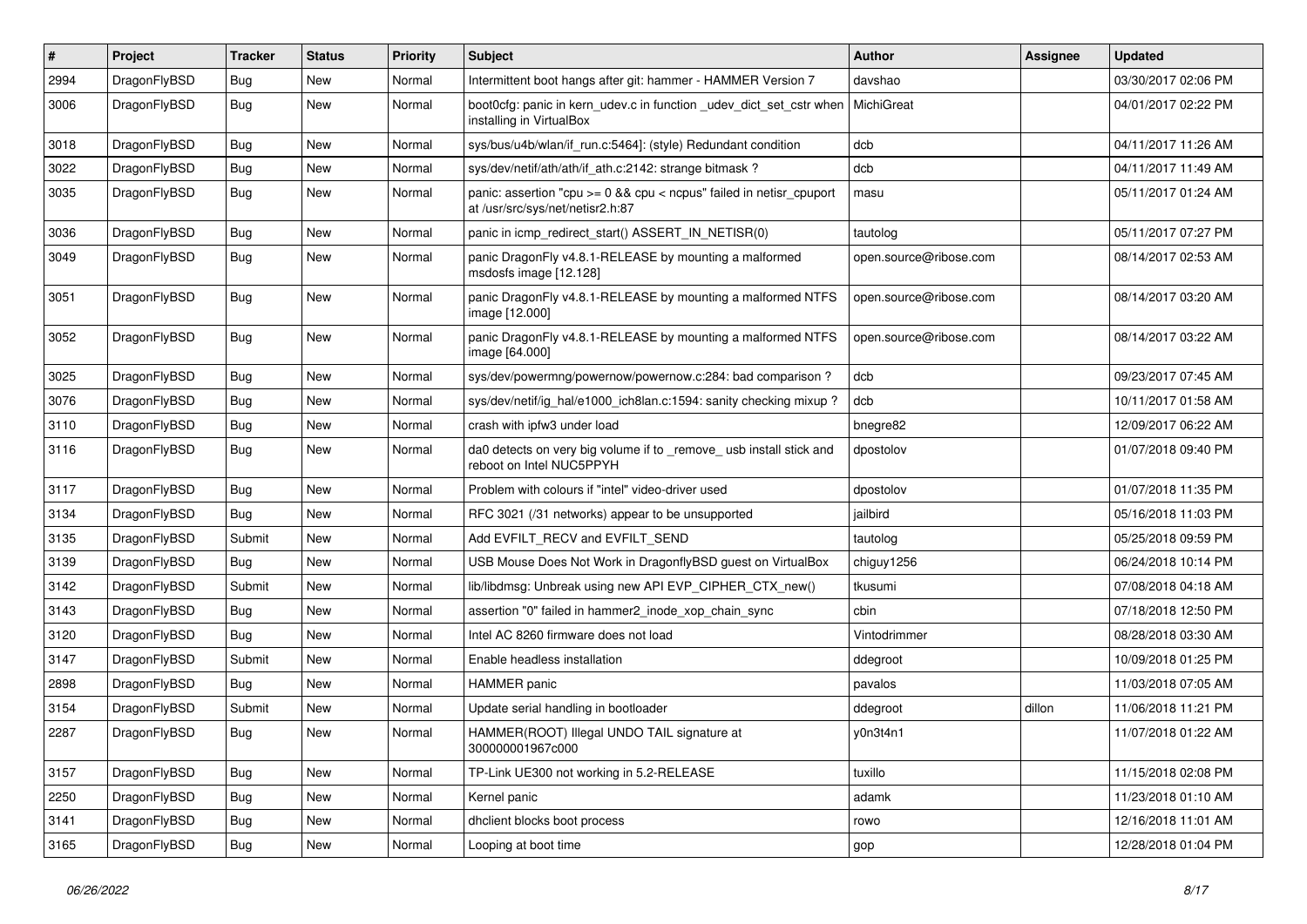| $\vert$ # | Project      | <b>Tracker</b> | <b>Status</b> | <b>Priority</b> | <b>Subject</b>                                                    | Author            | Assignee | <b>Updated</b>      |
|-----------|--------------|----------------|---------------|-----------------|-------------------------------------------------------------------|-------------------|----------|---------------------|
| 3184      | DragonFlyBSD | <b>Bug</b>     | New           | Normal          | tsleep(9) return value when PCATCH specified                      | tkusumi           |          | 04/03/2019 06:49 AM |
| 1850      | DragonFlyBSD | Bug            | <b>New</b>    | Normal          | volume-add on hammer root fs panic                                | Johannes.Hofmann  |          | 04/18/2019 04:27 AM |
| 3047      | DragonFlyBSD | <b>Bug</b>     | <b>New</b>    | Normal          | HAMMER critical write error                                       | samuel            |          | 06/19/2019 09:50 AM |
| 3196      | DragonFlyBSD | Bug            | New           | Normal          | test issue after redmine upgrade (2)                              | tuxillo           |          | 07/05/2019 04:33 AM |
| 3199      | DragonFlyBSD | <b>Bug</b>     | <b>New</b>    | Normal          | PFS label not found panic                                         | tse               |          | 08/21/2019 03:51 AM |
| 3206      | DragonFlyBSD | Submit         | <b>New</b>    | Normal          | update psm/kbd to FreeBSD 12.0 code                               | htse              |          | 10/05/2019 03:49 PM |
| 3209      | DragonFlyBSD | Bug            | <b>New</b>    | Normal          | svc has some minor bugs                                           | arcade@b1t.name   |          | 10/24/2019 09:08 AM |
| 3215      | DragonFlyBSD | <b>Bug</b>     | <b>New</b>    | Normal          | Hang in tcdrain(3) after write(3)                                 | noloader          |          | 11/25/2019 03:08 PM |
| 3217      | DragonFlyBSD | Bug            | <b>New</b>    | Normal          | rescue tools: make install fails if rescue folder doesn't exist   | t dfbsd           |          | 11/27/2019 08:16 PM |
| 3218      | DragonFlyBSD | <b>Bug</b>     | <b>New</b>    | Normal          | Kernel panics are not sent to comconsole when booted over EFI     | mqudsi            |          | 12/02/2019 08:52 PM |
| 3222      | DragonFlyBSD | Bug            | New           | Normal          | gcc - undefined reference to '__atomic_load' (missing libatomic?) | mneumann          |          | 02/08/2020 02:45 AM |
| 3224      | DragonFlyBSD | <b>Bug</b>     | New           | Normal          | Kernel panic when trying to ping6                                 | zhtw              |          | 03/08/2020 08:55 AM |
| 3225      | DragonFlyBSD | Bug            | <b>New</b>    | Normal          | nfsd freeze when using gemu                                       | tse               |          | 03/17/2020 11:52 AM |
| 3227      | DragonFlyBSD | Submit         | New           | Normal          | Add HAMMER2 instructions in the installation medium README        | daftaupe          |          | 03/26/2020 03:34 PM |
| 3219      | DragonFlyBSD | <b>Bug</b>     | New           | Normal          | x11/xorg port can not be build                                    | <b>UlasSAYGIN</b> |          | 03/31/2020 08:57 AM |
| 3231      | DragonFlyBSD | <b>Bug</b>     | New           | Normal          | wifi drops on 5.8                                                 | tse               |          | 04/06/2020 05:08 AM |
| 3226      | DragonFlyBSD | <b>Bug</b>     | <b>New</b>    | Normal          | Xorg freezes in vm: thread stuck in "objtrm1"                     | peeter            |          | 04/08/2020 02:10 AM |
| 3197      | DragonFlyBSD | Bug            | New           | Normal          | DragonFly upgrades                                                | tse               |          | 04/18/2020 04:18 PM |
| 3235      | DragonFlyBSD | <b>Bug</b>     | New           | Normal          | Kernel panic in devfs_vnops.c                                     | mneumann          |          | 04/28/2020 07:00 AM |
| 3238      | DragonFlyBSD | Bug            | <b>New</b>    | Normal          | race conditions when printing from vkernel console                | piecuch           |          | 05/19/2020 02:50 PM |
| 3239      | DragonFlyBSD | <b>Bug</b>     | <b>New</b>    | Normal          | unable to SIGKILL glitched emacs                                  | piecuch           |          | 05/26/2020 03:30 AM |
| 3208      | DragonFlyBSD | <b>Bug</b>     | <b>New</b>    | Normal          | Crash related to nfsd                                             | tse               |          | 06/11/2020 05:52 AM |
| 3170      | DragonFlyBSD | Bug            | <b>New</b>    | Normal          | repeatable nfsd crash                                             | tse               |          | 06/11/2020 05:52 AM |
| 3245      | DragonFlyBSD | <b>Bug</b>     | <b>New</b>    | Normal          | panic: free: guard1x fail, i915 load from loader.conf             | polachok          |          | 08/21/2020 10:36 AM |
| 2587      | DragonFlyBSD | <b>Bug</b>     | <b>New</b>    | Normal          | SATA DVD writer not detected by DragonFly                         | srussell          |          | 09/04/2020 08:55 AM |
| 3246      | DragonFlyBSD | <b>Bug</b>     | <b>New</b>    | Normal          | HAMMER2 unable to handle ENOSPC properly                          | tkusumi           |          | 09/04/2020 11:11 AM |
| 3243      | DragonFlyBSD | Bug            | <b>New</b>    | Normal          | SMART status not reported properly for SSD disks                  | daftaupe          |          | 09/09/2020 11:03 PM |
| 3247      | DragonFlyBSD | <b>Bug</b>     | <b>New</b>    | Normal          | Kernel panic doing nothing much                                   | phma              |          | 09/12/2020 11:40 PM |
| 3249      | DragonFlyBSD | Bug            | New           | Normal          | HAMMER2 fsync(2) not working properly                             | tkusumi           |          | 09/21/2020 07:07 AM |
| 3252      | DragonFlyBSD | Bug            | New           | Normal          | tcsetattr/tcgetattr set errno incorrectly on non-TTY              | tonyc             |          | 10/26/2020 09:34 PM |
| 3041      | DragonFlyBSD | Submit         | New           | Normal          | firmware: Remove embedding of multiple images in one module.      | Anonymous         |          | 12/25/2020 02:15 AM |
| 1440      | DragonFlyBSD | Bug            | <b>New</b>    | Normal          | ptrace/gdb doesn't work after process blocks SIGTRAP              | corecode          | tuxillo  | 05/11/2021 03:52 AM |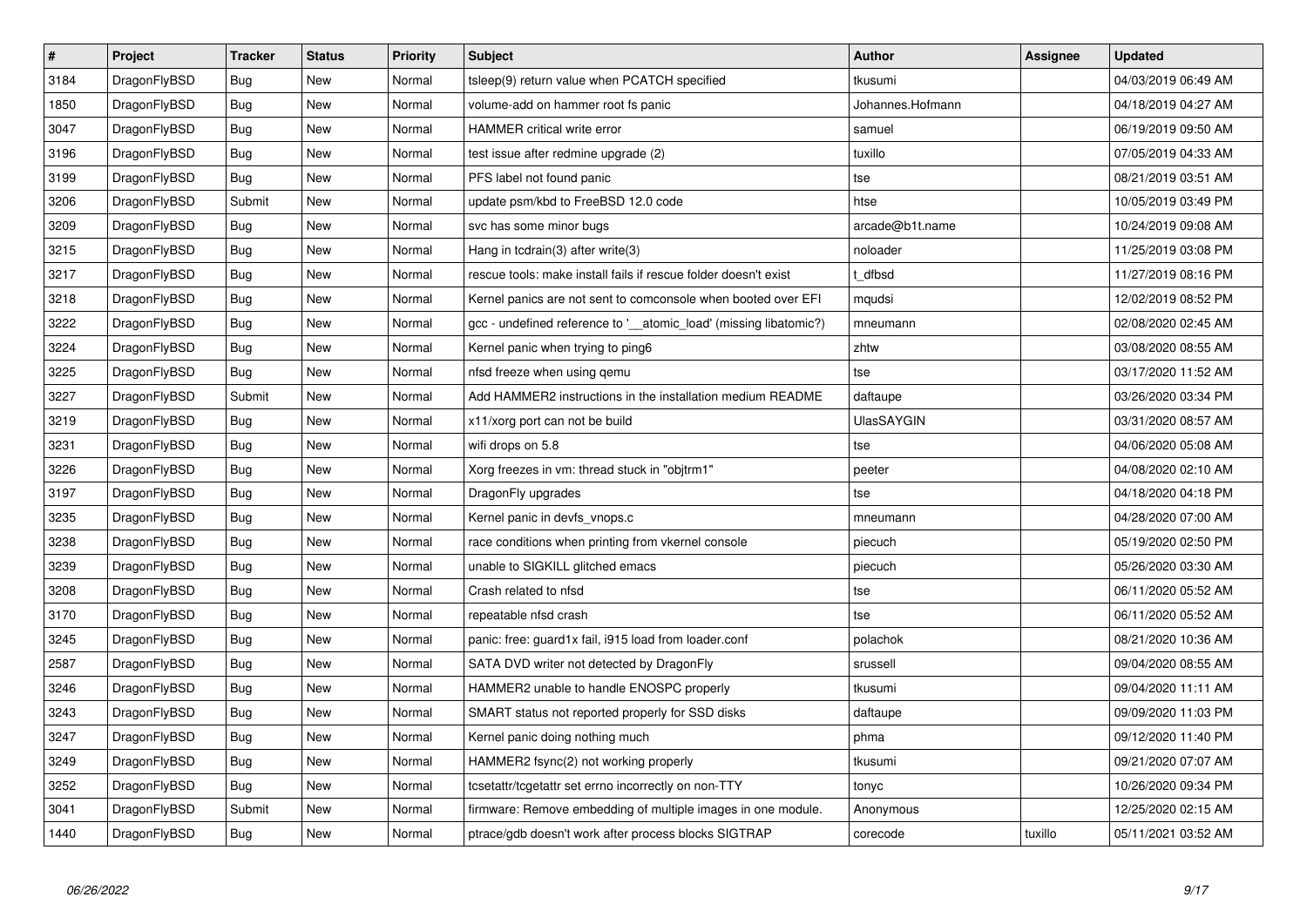| $\sharp$ | Project      | <b>Tracker</b> | <b>Status</b> | <b>Priority</b> | Subject                                                                                                              | Author          | Assignee | <b>Updated</b>      |
|----------|--------------|----------------|---------------|-----------------|----------------------------------------------------------------------------------------------------------------------|-----------------|----------|---------------------|
| 1442     | DragonFlyBSD | Bug            | New           | Normal          | blocking SIGSEGV and triggering a segment violation produces an<br>all CPU consuming process                         | corecode        | tuxillo  | 05/11/2021 03:52 AM |
| 1474     | DragonFlyBSD | Bug            | <b>New</b>    | Normal          | ithread 1 unexpectedly rescheduled                                                                                   | corecode        | tuxillo  | 05/11/2021 03:52 AM |
| 1556     | DragonFlyBSD | Bug            | New           | Normal          | many processes stuck in "hmrrcm", system unusable                                                                    | corecode        | tuxillo  | 05/11/2021 03:52 AM |
| 1594     | DragonFlyBSD | Bug            | New           | Normal          | Kernel panic during boot from Live CD on Dell E6400                                                                  | bodie           |          | 05/11/2021 03:54 AM |
| 2544     | DragonFlyBSD | <b>Bug</b>     | New           | Normal          | live DVD system boot (menu option 1) caused db> prompt on<br>PE1950                                                  | estrabd         |          | 05/11/2021 03:54 AM |
| 2630     | DragonFlyBSD | Bug            | <b>New</b>    | Normal          | Bring in latest iconv fixes from FreeBSD10 as well as csmapper<br>updates                                            | tuxillo         |          | 05/11/2021 03:54 AM |
| 2641     | DragonFlyBSD | Bug            | <b>New</b>    | Normal          | Panic when loading natapci as module                                                                                 | tuxillo         |          | 05/11/2021 03:54 AM |
| 2647     | DragonFlyBSD | Bug            | <b>New</b>    | Normal          | HAMMER panic on 3.6.0                                                                                                | tuxillo         |          | 05/11/2021 03:54 AM |
| 2708     | DragonFlyBSD | Bug            | New           | Normal          | unable to send TCP nor UDP on age(4) interface                                                                       | dermiste        |          | 05/11/2021 03:54 AM |
| 2067     | DragonFlyBSD | Bug            | <b>New</b>    | Normal          | sound/pcm: "play interrupt timeout, channel dead"                                                                    | matthiasr       |          | 05/11/2021 03:55 AM |
| 2808     | DragonFlyBSD | Bug            | New           | Normal          | X freeze by switching between X and VT - results in black screen                                                     | lukesky333      |          | 05/11/2021 03:55 AM |
| 1293     | DragonFlyBSD | Bug            | New           | Normal          | 2.2.1-REL Installer Request                                                                                          | mk              | tuxillo  | 05/11/2021 04:00 AM |
| 2852     | DragonFlyBSD | Bug            | <b>New</b>    | Normal          | Hammer File System - hangs on undo during system boot / mount -<br>will not recover on DragonFlyBSD newer than 3.6.0 | abale           |          | 05/11/2021 04:07 AM |
| 1192     | DragonFlyBSD | Submit         | <b>New</b>    | Normal          | KKASSERTs in sys/kern/uipc_{msg,socket}.c are too strict                                                             | rumcic          |          | 05/11/2021 04:07 AM |
| 2921     | DragonFlyBSD | Submit         | New           | Normal          | Allow moused to accept userland mouse events                                                                         | tautolog        |          | 05/11/2021 04:08 AM |
| 2917     | DragonFlyBSD | Bug            | New           | Normal          | da8: reading primary partition table: error accessing offset<br>000000000000 for 512                                 | liweitianux     |          | 05/11/2021 08:43 PM |
| 2806     | DragonFlyBSD | Bug            | New           | Normal          | failed to configure a link-local address on ath0 (errno = 22)                                                        | Chingyuan       |          | 05/25/2021 01:00 AM |
| 3281     | DragonFlyBSD | Bug            | New           | Normal          | Crash after leaving unattended for a while                                                                           | bhaible         |          | 07/10/2021 03:32 AM |
| 3284     | DragonFlyBSD | Bug            | New           | Normal          | Wrong towlower() result for U+038A                                                                                   | bhaible         |          | 07/10/2021 03:34 AM |
| 3283     | DragonFlyBSD | Bug            | New           | Normal          | mknodat() cannot create FIFOs                                                                                        | bhaible         |          | 07/10/2021 03:34 AM |
| 3282     | DragonFlyBSD | Bug            | <b>New</b>    | Normal          | unexpected errno value from fopen()                                                                                  | bhaible         |          | 07/10/2021 03:34 AM |
| 3280     | DragonFlyBSD | Bug            | New           | Normal          | KMS console and i915(4) not working in 6.0                                                                           | cmusser         |          | 07/10/2021 03:35 AM |
| 3276     | DragonFlyBSD | Submit         | <b>New</b>    | Normal          | Add option controlling whether gpt expand expands the last partition<br>(needs testing)                              | falsifian       |          | 07/10/2021 03:35 AM |
| 3278     | DragonFlyBSD | Bug            | <b>New</b>    | Normal          | Second screen image is distorted                                                                                     | arcade@b1t.name |          | 07/10/2021 03:36 AM |
| 3189     | DragonFlyBSD | <b>Bug</b>     | New           | Normal          | Allow DragonFly Mail Agent to accept an alternate config via<br>command line switch                                  | iang            |          | 08/16/2021 12:42 AM |
| 3201     | DragonFlyBSD | Submit         | <b>New</b>    | Normal          | Fixes make search display                                                                                            | htse            |          | 08/20/2021 04:02 PM |
| 3298     | DragonFlyBSD | Bug            | New           | Normal          | Running "w" and having logged in via XDM through VNC, "w" prints<br>an extra error message                           | piecuch         |          | 10/25/2021 09:16 AM |
| 3302     | DragonFlyBSD | Bug            | New           | Normal          | Will not boot on System76 Lemur Pro (lemp10)                                                                         | piecuch         |          | 11/03/2021 10:21 AM |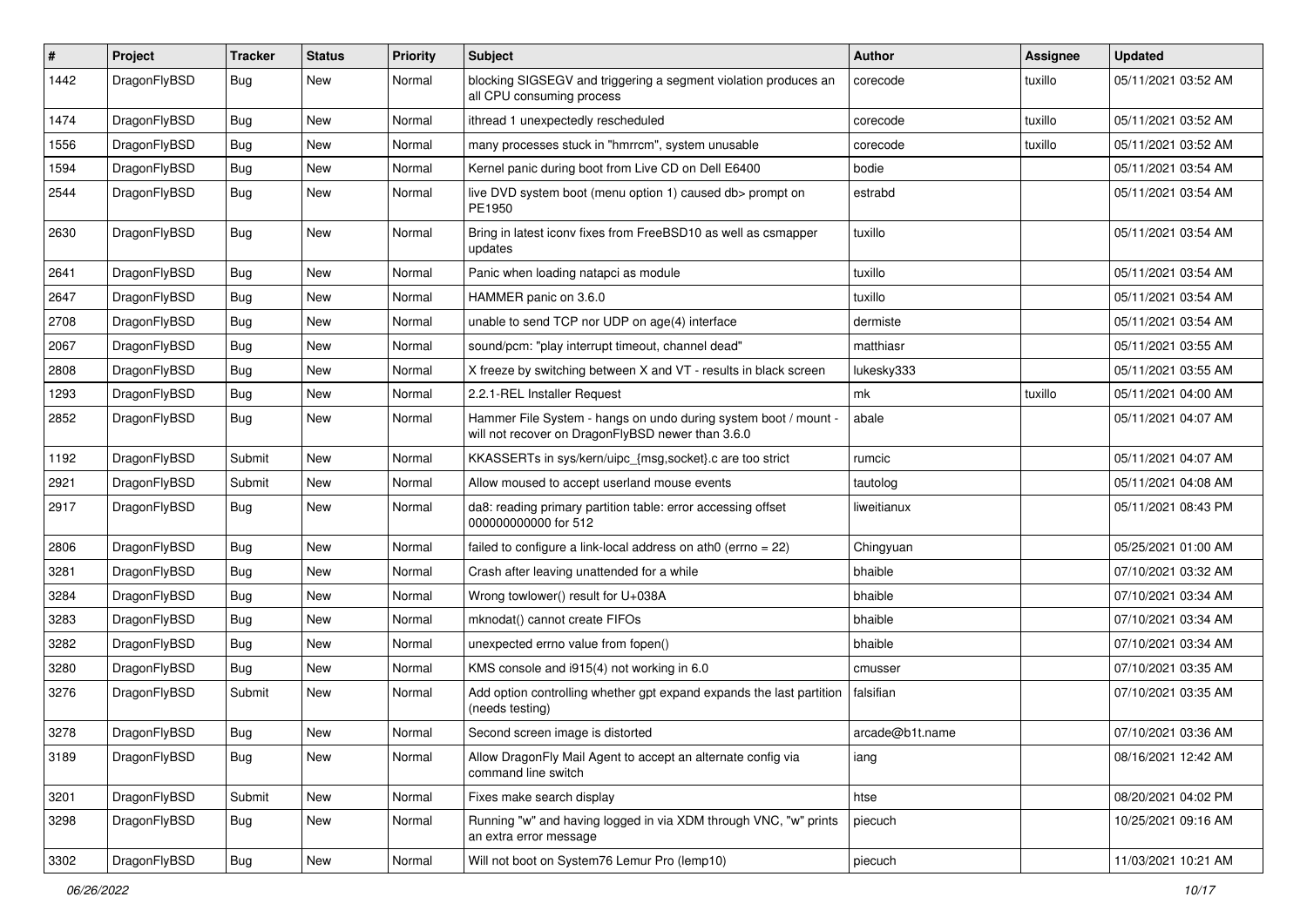| #    | Project      | <b>Tracker</b> | <b>Status</b> | <b>Priority</b> | Subject                                                                                                   | Author        | <b>Assignee</b> | Updated             |
|------|--------------|----------------|---------------|-----------------|-----------------------------------------------------------------------------------------------------------|---------------|-----------------|---------------------|
| 1559 | DragonFlyBSD | Bug            | New           | Normal          | kernel trap                                                                                               | phma          |                 | 11/27/2021 08:43 AM |
| 3301 | DragonFlyBSD | <b>Bug</b>     | <b>New</b>    | Normal          | Gkrellm from the packages is not showing logged in users in main<br>window, logged in users always $== 0$ | adrian        |                 | 01/08/2022 04:24 AM |
| 3300 | DragonFlyBSD | Bug            | New           | Normal          | Running Xvnc from TigerVNC package through the INETD daemon<br>in TCP WAIT mode fails hard                | adrian        |                 | 01/08/2022 04:25 AM |
| 2585 | DragonFlyBSD | Bug            | New           | Normal          | Dfly 3.4.3 on ESXi 5.1, HP Smart Array P410 passthrough<br>recognised, but not functioning                | yggdrasil     | swildner        | 05/09/2022 08:14 AM |
| 3029 | DragonFlyBSD | Bug            | New           | Normal          | Running DflyBSD 4.8 on FreeBSD bhyve as a guest                                                           | iron          |                 | 05/13/2022 04:33 AM |
| 1774 | DragonFlyBSD | Bug            | <b>New</b>    | Normal          | New IP header cleanup branch available for testing                                                        | dillon        |                 | 05/15/2022 10:59 AM |
| 1826 | DragonFlyBSD | Bug            | <b>New</b>    | Normal          | panic during boot: assertion so->so_port  in tcp_input                                                    | ftigeot       |                 | 05/15/2022 11:05 AM |
| 1769 | DragonFlyBSD | Bug            | New           | Normal          | panic: assertion: _tp->tt_msg->tt_cpuid == mycpuid in<br>tcp callout active                               | pavalos       | sjg             | 05/15/2022 11:07 AM |
| 1836 | DragonFlyBSD | Bug            | <b>New</b>    | Normal          | Incorrect TCP checksum show up in tcpdump                                                                 | robgar1       |                 | 05/15/2022 11:22 AM |
| 1818 | DragonFlyBSD | Bug            | New           | Normal          | panic: Bad tailg NEXT (kgueue issue ?)                                                                    | ftigeot       |                 | 05/15/2022 11:40 AM |
| 1877 | DragonFlyBSD | Bug            | <b>New</b>    | Normal          | Freeze during 1st hammer cleanup after new install                                                        | elekktretterr |                 | 05/15/2022 11:43 AM |
| 3312 | DragonFlyBSD | Submit         | <b>New</b>    | Normal          | hammer2: redundant chain modify after chain creation                                                      | tkusumi       |                 | 05/15/2022 01:35 PM |
| 1899 | DragonFlyBSD | Bug            | New           | Normal          | Keyboard doesn't work                                                                                     | fransm        |                 | 05/15/2022 03:32 PM |
| 3314 | DragonFlyBSD | Bug            | <b>New</b>    | Normal          | Bring virtio console(4) from FreeBSD                                                                      | tuxillo       | tuxillo         | 05/29/2022 08:24 AM |
| 1942 | DragonFlyBSD | Bug            | New           | Normal          | locking against myself in getcacheblk()?                                                                  | qhwt.dfly     |                 | 05/31/2022 02:15 PM |
| 1975 | DragonFlyBSD | Bug            | New           | Normal          | Applications seg fault in select() and poll()                                                             | rumcic        |                 | 05/31/2022 02:58 PM |
| 2042 | DragonFlyBSD | Bug            | New           | Normal          | kernel panic, when run boot0cfg                                                                           | sepherosa     |                 | 05/31/2022 03:01 PM |
| 1876 | DragonFlyBSD | <b>Bug</b>     | New           | Normal          | devfs in jail + logging out from console(ttyv1+) -> panic                                                 | qhwt.dfly     | tuxillo         | 05/31/2022 03:24 PM |
| 2122 | DragonFlyBSD | Submit         | New           | Normal          | [Review] Fixes to the VFS layer                                                                           | ftigeot       |                 | 05/31/2022 03:25 PM |
| 2498 | DragonFlyBSD | Bug            | <b>New</b>    | Normal          | DFBSD v3.2.2-RELEASE - LIST_FIRST(&bp->b_dep) == NULL"<br>failed in vfs_vmio_release                      | tuxillo       |                 | 05/31/2022 04:09 PM |
| 3313 | DragonFlyBSD | <b>Bug</b>     | New           | Normal          | Can't boot from my live USB at all. The kernel loading process<br>hangs.                                  | rempas        |                 | 06/03/2022 12:16 AM |
| 2509 | DragonFlyBSD | Bug            | <b>New</b>    | Normal          | Redefinition of DIRBLKSIZ in restore(8)                                                                   | swildner      |                 | 06/04/2022 04:40 AM |
| 3316 | DragonFlyBSD | Bug            | New           | Normal          | hammer2_dirent_create() allows creating >1 dirents with the same<br>name                                  | tkusumi       |                 | 06/05/2022 12:35 PM |
| 731  | DragonFlyBSD | <b>Bug</b>     | New           | Normal          | system freeze on "slice too large"                                                                        | corecode      | tuxillo         | 06/25/2022 04:01 AM |
| 2282 | DragonFlyBSD | <b>Bug</b>     | In Progress   | Normal          | gdb segfaults with certain corefiles                                                                      | tuxillo       |                 | 01/18/2012 04:40 PM |
| 1669 | DragonFlyBSD | <b>Bug</b>     | In Progress   | Normal          | Drive wont open using button                                                                              | elekktretterr |                 | 02/29/2012 12:05 PM |
| 2345 | DragonFlyBSD | <b>Bug</b>     | In Progress   | Normal          | DFBSD v3.1.0.457.gd679f - NFS panic on diskless station                                                   | tuxillo       |                 | 04/07/2012 05:22 PM |
| 2351 | DragonFlyBSD | <b>Bug</b>     | In Progress   | Normal          | DFBSD v3.1.0.579.g44ccf - Stuck during startup, random freezes                                            | tuxillo       |                 | 04/24/2012 08:21 AM |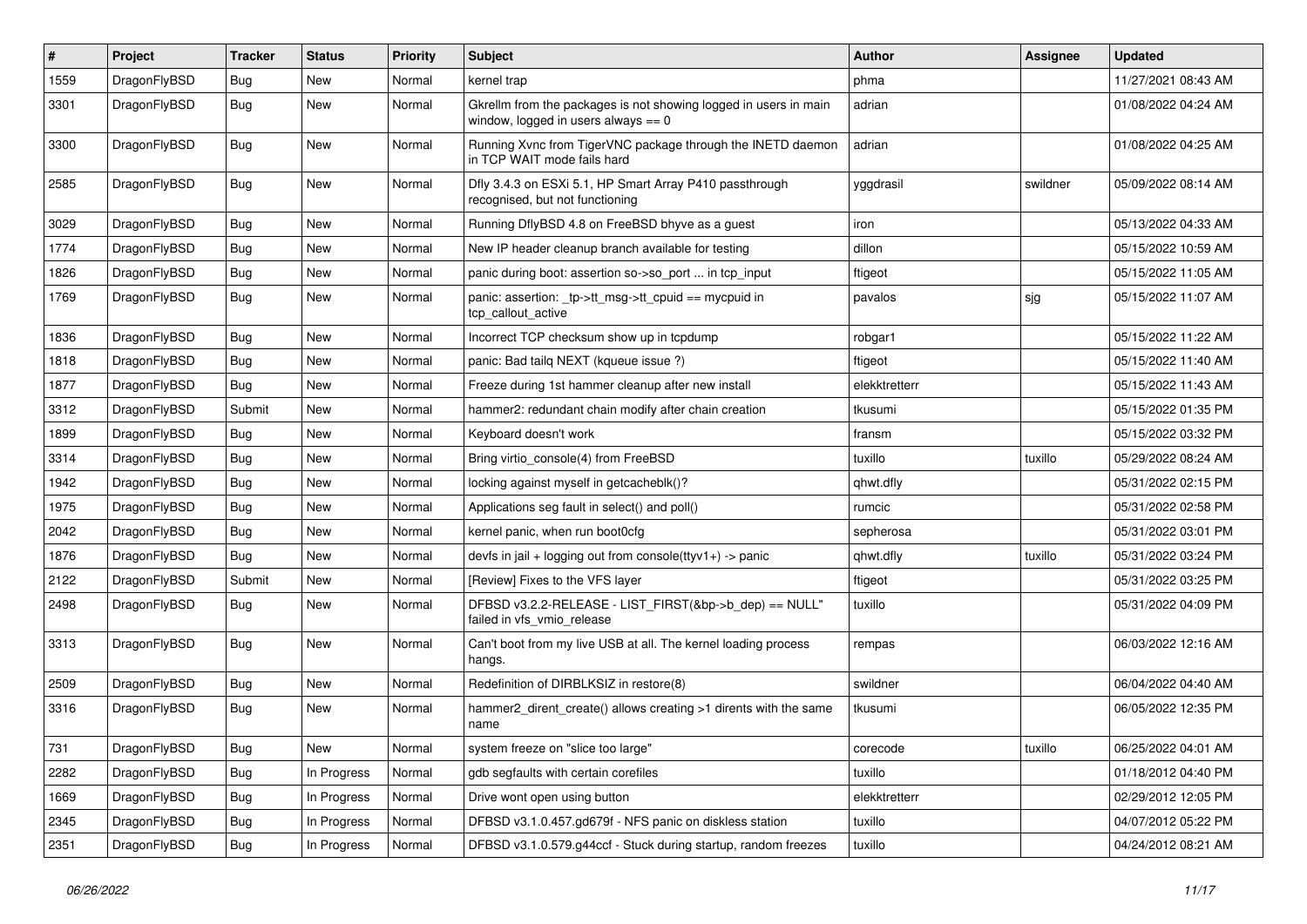| #    | Project      | <b>Tracker</b> | <b>Status</b> | <b>Priority</b> | Subject                                                                                                | Author        | Assignee  | <b>Updated</b>      |
|------|--------------|----------------|---------------|-----------------|--------------------------------------------------------------------------------------------------------|---------------|-----------|---------------------|
| 2353 | DragonFlyBSD | Bug            | In Progress   | Normal          | panic: assertion "gd->gd_spinlocks_wr == 0" failed in<br>bsd4_schedulerclock                           | jaydg         | alexh     | 11/28/2012 01:57 AM |
| 331  | DragonFlyBSD | <b>Bug</b>     | In Progress   | Normal          | ftpsesame (aka Bridging S01E03)                                                                        | bastyaelvtars |           | 03/09/2013 12:28 PM |
| 1502 | DragonFlyBSD | Bug            | In Progress   | Normal          | Lock while deleting files from nohistory HAMMER directories                                            | hasso         |           | 03/10/2013 04:28 AM |
| 2549 | DragonFlyBSD | <b>Bug</b>     | In Progress   | Normal          | netgraph7: Kernel page fault.                                                                          | russiane39    | nant      | 05/10/2013 11:20 PM |
| 1302 | DragonFlyBSD | <b>Bug</b>     | In Progress   | Normal          | Checkpoint regression?                                                                                 | sjg           | sjg       | 07/10/2013 05:22 PM |
| 2731 | DragonFlyBSD | Bug            | In Progress   | Normal          | Screen full of random colors when starting Xorg with Intel Haswell<br>HD Graphics P4600                | jkatzmaier    |           | 11/12/2014 04:08 PM |
| 2391 | DragonFlyBSD | Bug            | In Progress   | Normal          | System lock with ahci and acpi enabled on ATI RS690 chipset with<br>SMB600 sata controller             | jorisgio      | vadaszi   | 06/03/2015 03:51 PM |
| 2819 | DragonFlyBSD | Bug            | In Progress   | Normal          | Random micro system freezes after a week of uptime                                                     | ftigeot       | dillon    | 08/16/2015 08:46 PM |
| 1307 | DragonFlyBSD | <b>Bug</b>     | In Progress   | Normal          | hammer tid -2 shows unexpected result                                                                  | corecode      |           | 10/18/2016 05:29 PM |
| 3021 | DragonFlyBSD | <b>Bug</b>     | In Progress   | Normal          | sys/dev/drm/i915/i915_gem_stolen.c:115]: (error) Signed integer<br>overflow for expression '65535<<20' | dcb           |           | 04/11/2017 12:46 PM |
| 3011 | DragonFlyBSD | <b>Bug</b>     | In Progress   | Normal          | dragonfly/sys/dev/netif/re/re.c: suspicious code ?                                                     | dcb           |           | 07/29/2017 01:26 AM |
| 1390 | DragonFlyBSD | <b>Bug</b>     | In Progress   | Normal          | Use id_t type for {get,set}priority()                                                                  | Anonymous     | tuxillo   | 07/05/2019 02:18 AM |
| 2358 | DragonFlyBSD | <b>Bug</b>     | In Progress   | Normal          | DFBSD v3.0.2.32.g928ca - panic: hammer: insufficient undo FIFO<br>space!                               | tuxillo       | tuxillo   | 05/10/2021 02:50 AM |
| 781  | DragonFlyBSD | Bug            | In Progress   | Normal          | fdisk uses wrong geometry on usb flash drives                                                          | corecode      | tuxillo   | 05/11/2021 03:50 AM |
| 1030 | DragonFlyBSD | Bug            | In Progress   | Normal          | msdosfs umount panic                                                                                   | corecode      | tuxillo   | 05/11/2021 03:51 AM |
| 1368 | DragonFlyBSD | <b>Bug</b>     | In Progress   | Normal          | suspend signal race?                                                                                   | qhwt+dfly     |           | 05/11/2021 03:51 AM |
| 1469 | DragonFlyBSD | <b>Bug</b>     | In Progress   | Normal          | Hammer history security concern                                                                        | corecode      | tuxillo   | 05/11/2021 03:52 AM |
| 1475 | DragonFlyBSD | Bug            | In Progress   | Normal          | kernel blocks with low memory and syscons setting a high res mode<br>/ scrollback                      | corecode      | tuxillo   | 05/11/2021 03:52 AM |
| 1528 | DragonFlyBSD | <b>Bug</b>     | In Progress   | Normal          | ktrace does not show proper return values for pipe(2)                                                  | corecode      | tuxillo   | 05/11/2021 03:52 AM |
| 1547 | DragonFlyBSD | <b>Bug</b>     | In Progress   | Normal          | disklabel64 automatic sizing                                                                           | corecode      | tuxillo   | 05/11/2021 03:52 AM |
| 1583 | DragonFlyBSD | <b>Bug</b>     | In Progress   | Normal          | panic: assertion: cursor->trans->sync_lock_refs > 0 in<br>hammer_recover_cursor                        | corecode      | tuxillo   | 05/11/2021 03:53 AM |
| 1584 | DragonFlyBSD | Bug            | In Progress   | Normal          | can't use ssh from jail: debug1: read_passphrase: can't open<br>/dev/tty: Device busy                  | corecode      | tuxillo   | 05/11/2021 03:53 AM |
| 604  | DragonFlyBSD | Bug            | In Progress   | Normal          | 1.8.1-RELEASE - clock runs fast on mainboard ASUS P5A-B                                                | yeti          |           | 05/11/2021 03:55 AM |
| 998  | DragonFlyBSD | <b>Bug</b>     | In Progress   | Normal          | Unconfiguring a vn while it is mounted                                                                 | rumcic        | tuxillo   | 05/11/2021 04:00 AM |
| 1181 | DragonFlyBSD | <b>Bug</b>     | In Progress   | Normal          | ACX111 panic                                                                                           | elekktretterr |           | 05/11/2021 04:00 AM |
| 1218 | DragonFlyBSD | <b>Bug</b>     | In Progress   | Normal          | panic: assertion: error == 0 in hammer_start_transaction                                               | rumcic        |           | 05/11/2021 04:00 AM |
| 1336 | DragonFlyBSD | <b>Bug</b>     | In Progress   | Normal          | Still looking for reports of missed directory entries w/ HAMMER                                        | dillon        |           | 05/11/2021 04:00 AM |
| 168  | DragonFlyBSD | <b>Bug</b>     | In Progress   | Normal          | Livelocked limit engaged while trying to setup IPW wireless                                            | mschacht      | sepherosa | 05/11/2021 04:05 AM |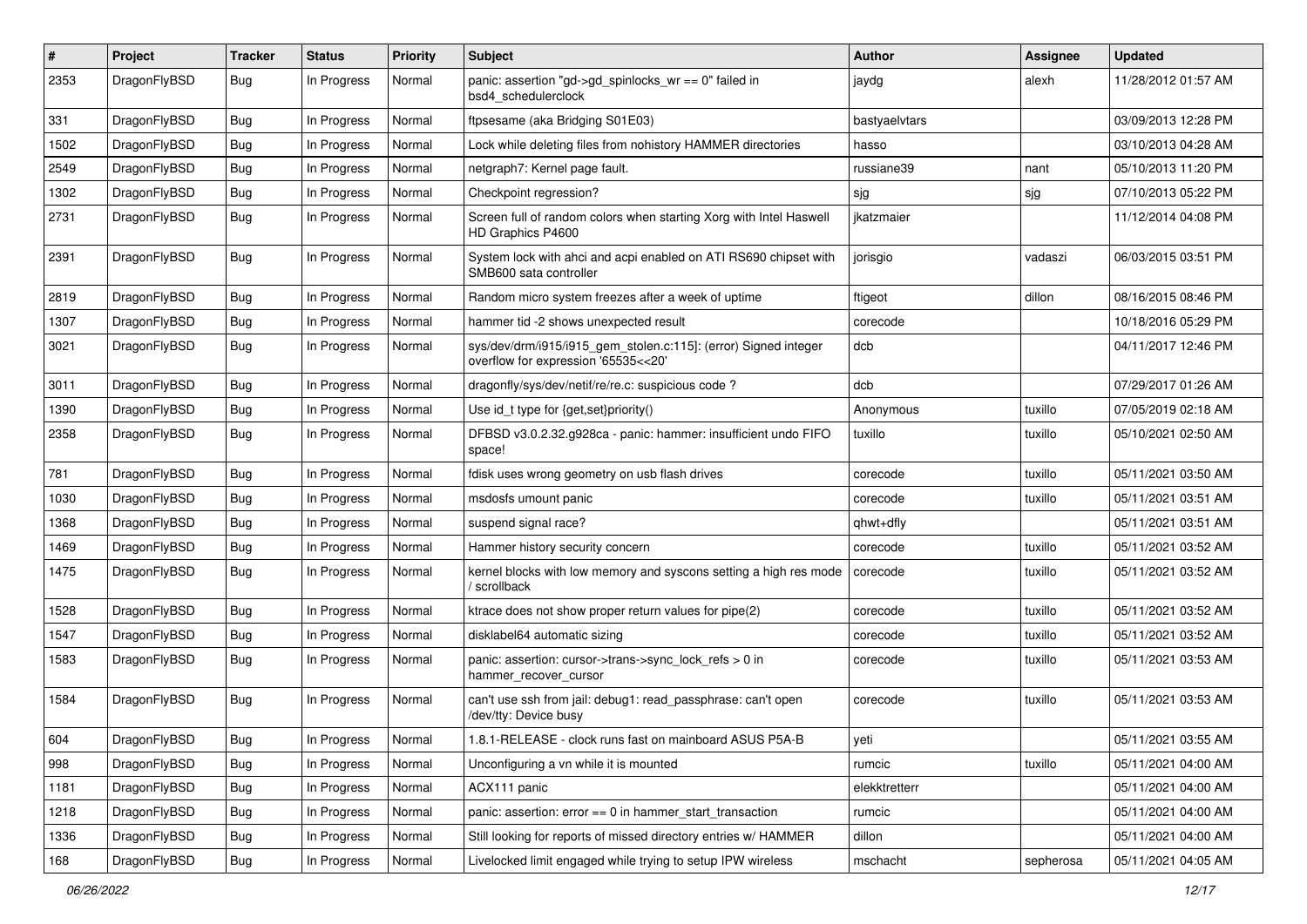| #    | Project      | <b>Tracker</b> | <b>Status</b> | <b>Priority</b> | Subject                                                                                   | Author           | Assignee | <b>Updated</b>      |
|------|--------------|----------------|---------------|-----------------|-------------------------------------------------------------------------------------------|------------------|----------|---------------------|
| 1744 | DragonFlyBSD | Bug            | In Progress   | Normal          | HAMMER fsstress panic in hammer setup child callback                                      | vsrinivas        |          | 05/11/2021 04:05 AM |
| 1749 | DragonFlyBSD | Bug            | In Progress   | Normal          | HAMMER fsstress panic in hammer_flush_inode_core<br>'ip->flush_state != HAMMER_FST_FLUSH' | vsrinivas        |          | 05/11/2021 04:06 AM |
| 2013 | DragonFlyBSD | Bug            | In Progress   | Normal          | oversized DMA request loop                                                                | josepht          |          | 05/11/2021 04:06 AM |
| 2414 | DragonFlyBSD | Bug            | In Progress   | Normal          | Lenovo S10 acpi freeze (not new)                                                          | davshao          |          | 05/11/2021 04:13 AM |
| 3089 | DragonFlyBSD | Bug            | In Progress   | Normal          | vtnet(4) - disable TCP checksum offload by default                                        | jlane            | vadaszi  | 05/11/2021 04:14 AM |
| 3269 | DragonFlyBSD | Bug            | In Progress   | Normal          | Is double-buffer'd buf still required by HAMMER2 ?                                        | tkusumi          |          | 05/12/2021 04:09 PM |
| 3031 | DragonFlyBSD | Submit         | In Progress   | Normal          | Update drm/radeon to Linux 4.7.10 as much as possible                                     | davshao          | ftigeot  | 08/19/2021 12:33 PM |
| 3145 | DragonFlyBSD | Submit         | In Progress   | Normal          | Update libelf to FreeBSD 12 current and build as base library usable<br>by ports          | davshao          | tuxillo  | 08/20/2021 03:58 PM |
| 1398 | DragonFlyBSD | Submit         | In Progress   | Normal          | hdestroy(3) restricts hash key to point to malloc'ed space                                | Anonymous        |          | 08/20/2021 04:06 PM |
| 3295 | DragonFlyBSD | Bug            | In Progress   | Normal          | Adapt devel/libvirt for nvmm                                                              | tuxillo          | tuxillo  | 11/03/2021 04:56 PM |
| 3299 | DragonFlyBSD | <b>Bug</b>     | In Progress   | Normal          | DragonFlyBSD reports utterly wrong uptime (most of the time, right<br>after booting in)   | adrian           |          | 11/11/2021 01:43 PM |
| 1661 | DragonFlyBSD | <b>Bug</b>     | In Progress   | Normal          | panic on password entry mount smb filesystem                                              | vsrinivas        |          | 11/27/2021 08:29 AM |
| 3310 | DragonFlyBSD | <b>Bug</b>     | In Progress   | Normal          | NVMM+QEMU fail to boot with UEFI: Mem Assist Failed<br>[gpa=0xfffffff0]                   | liweitianux      |          | 01/11/2022 03:22 PM |
| 1700 | DragonFlyBSD | Submit         | In Progress   | Normal          | skip boot2 menu on <enter></enter>                                                        | Johannes.Hofmann | tuxillo  | 05/15/2022 08:35 AM |
| 3028 | DragonFlyBSD | <b>Bug</b>     | In Progress   | Normal          | installer: confusion of set/get disk encryption passphrase dialogs                        | liweitianux      | tuxillo  | 06/03/2022 05:13 PM |
| 3160 | DragonFlyBSD | Submit         | In Progress   | Normal          | State the implementation difference in pkill/pgrep manual                                 | sevan            | tuxillo  | 06/03/2022 05:15 PM |
| 2360 | DragonFlyBSD | <b>Bug</b>     | In Progress   | Normal          | Wishlist: virtio driver import                                                            | vsrinivas        |          | 06/04/2022 04:16 AM |
| 3317 | DragonFlyBSD | Bug            | In Progress   | Normal          | Network vtnet0 not working on Hetzner cloud                                               | mneumann         |          | 06/18/2022 03:55 AM |
| 1921 | DragonFlyBSD | <b>Bug</b>     | In Progress   | Normal          | we miss mlockall                                                                          | alexh            | tuxillo  | 06/18/2022 04:08 AM |
| 3318 | DragonFlyBSD | <b>Bug</b>     | In Progress   | Normal          | Segmenation fault when a process resumed with checkpt exits                               | zabolekar        | tuxillo  | 06/18/2022 08:24 AM |
| 742  | DragonFlyBSD | <b>Bug</b>     | In Progress   | Normal          | umount problems with multiple mounts                                                      | corecode         | tuxillo  | 06/25/2022 04:02 AM |
| 2037 | DragonFlyBSD | <b>Bug</b>     | Feedback      | Normal          | Panic Bad link elm while building packages                                                | ftigeot          | dillon   | 04/21/2011 07:20 AM |
| 2100 | DragonFlyBSD | <b>Bug</b>     | Feedback      | Normal          | devfs related panic                                                                       | sepherosa        | alexh    | 07/10/2011 02:29 PM |
| 2081 | DragonFlyBSD | <b>Bug</b>     | Feedback      | Normal          | Panic on device "detach" / "failure"                                                      | vsrinivas        |          | 02/29/2012 07:11 AM |
| 1860 | DragonFlyBSD | Bug            | Feedback      | Normal          | Panic while creating UFS fs on vn(4) for initrd                                           | matthias         |          | 02/29/2012 07:16 AM |
| 2090 | DragonFlyBSD | <b>Bug</b>     | Feedback      | Normal          | snd_hda does not support headphone automute                                               | justin           |          | 03/29/2012 08:03 PM |
| 2288 | DragonFlyBSD | <b>Bug</b>     | Feedback      | Normal          | Random IO performance loss introduced since January 1st                                   | lentferj         |          | 01/23/2013 04:21 PM |
| 1144 | DragonFlyBSD | <b>Bug</b>     | Feedback      | Normal          | Incorrect clock under KVM                                                                 | msylvan          |          | 03/09/2013 01:17 PM |
| 1563 | DragonFlyBSD | <b>Bug</b>     | Feedback      | Normal          | reset(1) doesn't reset terminal to the defaults                                           | hasso            |          | 03/10/2013 04:17 AM |
| 1489 | DragonFlyBSD | <b>Bug</b>     | Feedback      | Normal          | panic: ufs_dirbad: bad dir                                                                | rumcic           |          | 03/10/2013 04:34 AM |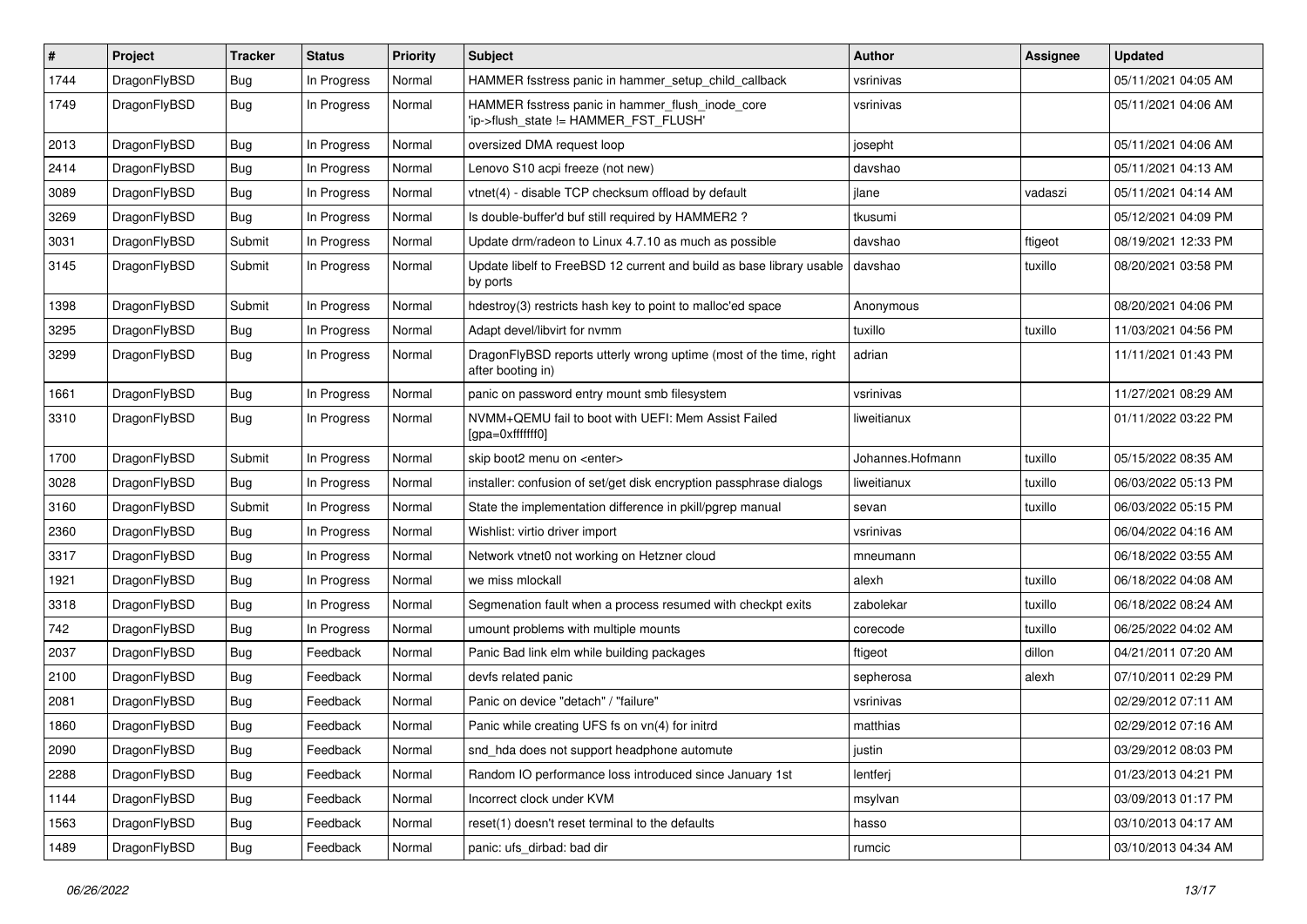| $\sharp$ | Project      | <b>Tracker</b> | <b>Status</b> | <b>Priority</b> | Subject                                                                                                            | <b>Author</b>    | <b>Assignee</b> | <b>Updated</b>      |
|----------|--------------|----------------|---------------|-----------------|--------------------------------------------------------------------------------------------------------------------|------------------|-----------------|---------------------|
| 1249     | DragonFlyBSD | <b>Bug</b>     | Feedback      | Normal          | panic: ffs vfree: freeing free inode                                                                               | rumcic           |                 | 03/10/2013 05:13 AM |
| 1250     | DragonFlyBSD | <b>Bug</b>     | Feedback      | Normal          | Panic upon plugging an USB flash drive into the machine                                                            | rumcic           |                 | 03/10/2013 05:17 AM |
| 1668     | DragonFlyBSD | <b>Bug</b>     | Feedback      | Normal          | Power button not working                                                                                           | elekktretterr    |                 | 03/10/2013 06:22 AM |
| 1824     | DragonFlyBSD | <b>Bug</b>     | Feedback      | Normal          | kernel panic, x86, 2.7.3.859.ge5104                                                                                | akirchhoff135014 |                 | 03/10/2013 07:49 AM |
| 2556     | DragonFlyBSD | <b>Bug</b>     | Feedback      | Normal          | DragonFly v3.5.0.81.gd3479 - Process signal weirdness                                                              | tuxillo          |                 | 12/17/2013 03:48 PM |
| 570      | DragonFlyBSD | <b>Bug</b>     | Feedback      | Normal          | 1.8.x: ACPI problems                                                                                               | qhwt+dfly        |                 | 06/02/2014 03:45 AM |
| 1330     | DragonFlyBSD | <b>Bug</b>     | Feedback      | Normal          | Hammer, usb disk, SYNCHRONIZE CACHE failure                                                                        | josepht          |                 | 06/02/2014 04:56 AM |
| 1592     | DragonFlyBSD | <b>Bug</b>     | Feedback      | Normal          | AcpiOSUnmapMemory: Warning, deallocation did not track<br>allocation.                                              | eocallaghan      |                 | 06/02/2014 07:45 AM |
| 1579     | DragonFlyBSD | <b>Bug</b>     | Feedback      | Normal          | dfly 2.4.1 does not like HP DL360G4p and Smart Array 6400 with<br>MSA20                                            | tomaz.borstnar   | tuxillo         | 06/02/2014 02:44 PM |
| 2617     | DragonFlyBSD | <b>Bug</b>     | Feedback      | Normal          | Possible issue with wireless mouse on 3.6 release                                                                  | FilippoMo        |                 | 01/14/2015 03:42 PM |
| 1456     | DragonFlyBSD | <b>Bug</b>     | Feedback      | Normal          | Microsoft wireless desktop problems                                                                                | elekktretterr    |                 | 01/15/2015 08:34 AM |
| 846      | DragonFlyBSD | <b>Bug</b>     | Feedback      | Normal          | USB bugs:usb mouse can't used!                                                                                     | frankning        |                 | 01/15/2015 08:36 AM |
| 979      | DragonFlyBSD | <b>Bug</b>     | Feedback      | Normal          | Failure-prone USB mass storage (SB600? msdosfs? CAM?)                                                              | floid            |                 | 01/15/2015 08:38 AM |
| 1560     | DragonFlyBSD | <b>Bug</b>     | Feedback      | Normal          | Unable to modify partition table on ThinkPad T61p during install                                                   | rehsack          |                 | 01/15/2015 08:57 AM |
| 1672     | DragonFlyBSD | <b>Bug</b>     | Feedback      | Normal          | panic (trap 12) around btree_search() in 2.4.1-RELEASE                                                             | floid            |                 | 01/19/2015 03:36 AM |
| 2957     | DragonFlyBSD | <b>Bug</b>     | Feedback      | Normal          | swapoff -a followed by swapon -a doesn't give your swap back                                                       | neilb            |                 | 10/09/2016 04:17 AM |
| 2958     | DragonFlyBSD | <b>Bug</b>     | Feedback      | Normal          | Hammer FS dies during pruning after massive write load                                                             | neilb            |                 | 10/11/2016 04:20 AM |
| 1521     | DragonFlyBSD | <b>Bug</b>     | Feedback      | Normal          | amd64 2.4 livecd won't mount root at boot                                                                          | bolapara         |                 | 01/28/2018 03:45 AM |
| 1580     | DragonFlyBSD | <b>Bug</b>     | Feedback      | Normal          | Panic (Fatal trap 12: page fault while in kernel mode) while playing<br>with pf and netif names                    | rumcic           |                 | 12/21/2018 01:21 AM |
| 3152     | DragonFlyBSD | <b>Bug</b>     | Feedback      | Normal          | Console's size in ttyv0 and single user mode is sticking to 80x25,<br>while ttyv1 can make use of the whole screen | overtime         |                 | 02/24/2019 01:08 AM |
| 2438     | DragonFlyBSD | Submit         | Feedback      | Normal          | <b>TRIM</b> fixes                                                                                                  | Anonymous        | tuxillo         | 05/11/2021 03:45 AM |
| 847      | DragonFlyBSD | <b>Bug</b>     | Feedback      | Normal          | processes getting stuck on mount point                                                                             | corecode         | tuxillo         | 05/11/2021 03:50 AM |
| 901      | DragonFlyBSD | <b>Bug</b>     | Feedback      | Normal          | route show needs to get data from all cpus                                                                         | corecode         | tuxillo         | 05/11/2021 03:50 AM |
| 911      | DragonFlyBSD | <b>Bug</b>     | Feedback      | Normal          | kidload/kernel linker can exceed malloc reserve and panic system                                                   | corecode         | tuxillo         | 05/11/2021 03:51 AM |
| 1287     | DragonFlyBSD | <b>Bug</b>     | Feedback      | Normal          | altq configuration doesn't work                                                                                    | corecode         | tuxillo         | 05/11/2021 03:51 AM |
| 1587     | DragonFlyBSD | <b>Bug</b>     | Feedback      | Normal          | can't gdb across fork                                                                                              | corecode         | tuxillo         | 05/11/2021 03:54 AM |
| 1101     | DragonFlyBSD | <b>Bug</b>     | Feedback      | Normal          | ohci related panic                                                                                                 | polachok         |                 | 05/11/2021 04:00 AM |
| 1282     | DragonFlyBSD | <b>Bug</b>     | Feedback      | Normal          | panic (trap 12) when booting SMP kernel on Atom 330 (dual core)                                                    | tomaz.borstnar   |                 | 05/11/2021 04:00 AM |
| 1332     | DragonFlyBSD | <b>Bug</b>     | Feedback      | Normal          | DFBSD 2.2 - Booting usbcdrom/usbsticks on thinkpad hangs on<br>"BTX Halted"                                        | tuxillo          |                 | 05/11/2021 04:00 AM |
| 1387     | DragonFlyBSD | Bug            | Feedback      | Normal          | zero-size malloc and ps: kvm_getprocs: Bad address                                                                 | qhwt+dfly        |                 | 05/11/2021 04:00 AM |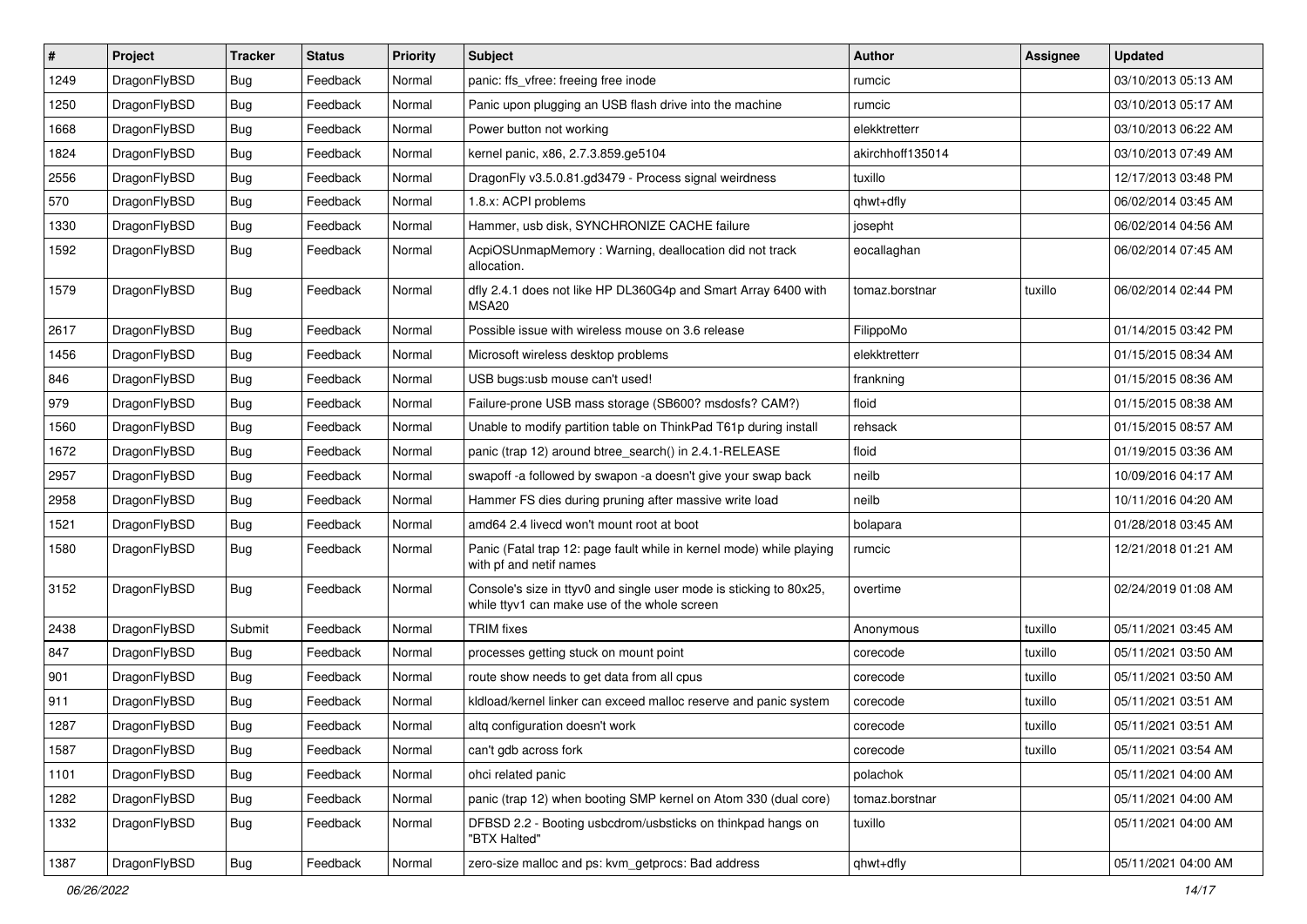| $\sharp$ | Project      | <b>Tracker</b> | <b>Status</b> | <b>Priority</b> | Subject                                                                                                                                                   | Author        | Assignee | <b>Updated</b>      |
|----------|--------------|----------------|---------------|-----------------|-----------------------------------------------------------------------------------------------------------------------------------------------------------|---------------|----------|---------------------|
| 1411     | DragonFlyBSD | <b>Bug</b>     | Feedback      | Normal          | Burning doesn't work with ahci(4)                                                                                                                         | hasso         | dillon   | 05/11/2021 04:00 AM |
| 1429     | DragonFlyBSD | <b>Bug</b>     | Feedback      | Normal          | vkernel bug - "mfree: m->m_nextpkt != NULL"                                                                                                               | dillon        |          | 05/11/2021 04:00 AM |
| 1448     | DragonFlyBSD | <b>Bug</b>     | Feedback      | Normal          | panic: assertion: _tp->tt_msg->tt_cpuid == mycpuid in<br>tcp_callout_active tcp_output tcp_usr_send netmsg_pru_send<br>netmsg_service tcpmsg_service_loop | dillon        |          | 05/11/2021 04:00 AM |
| 1454     | DragonFlyBSD | <b>Bug</b>     | Feedback      | Normal          | Unable to boot from external USB DVD drive                                                                                                                | elekktretterr |          | 05/11/2021 04:01 AM |
| 1481     | DragonFlyBSD | <b>Bug</b>     | Feedback      | Normal          | panic: assertion: kva_p(buf) in soopt_from_kbuf (after ipfw pipe<br>show, 2.2.1-R)                                                                        | combiner      |          | 05/11/2021 04:01 AM |
| 1486     | DragonFlyBSD | <b>Bug</b>     | Feedback      | Normal          | Interrupt storm related to SATA DVD device                                                                                                                | hasso         |          | 05/11/2021 04:01 AM |
| 1577     | DragonFlyBSD | <b>Bug</b>     | Feedback      | Normal          | panic: assertion: leaf->base.obj_id == ip->obj_id in<br>hammer_ip_delete_range                                                                            | qhwt+dfly     |          | 05/11/2021 04:01 AM |
| 1591     | DragonFlyBSD | <b>Bug</b>     | Feedback      | Normal          | Lenovo X301 hangs with AHCI Driver CMD TIMEOUT<br>STS=d0 <bsy></bsy>                                                                                      | eocallaghan   |          | 05/11/2021 04:05 AM |
| 1613     | DragonFlyBSD | <b>Bug</b>     | Feedback      | Normal          | USB Keyboard not working on master                                                                                                                        | elekktretterr |          | 05/11/2021 04:05 AM |
| 1618     | DragonFlyBSD | Bug            | Feedback      | Normal          | collision for 'struct pmap' when using RPC and <sys user.h=""></sys>                                                                                      | carenas       |          | 05/11/2021 04:05 AM |
| 1717     | DragonFlyBSD | Bug            | Feedback      | Normal          | HAMMER panic in hammer cursor down()                                                                                                                      | josepht1      |          | 05/11/2021 04:05 AM |
| 1745     | DragonFlyBSD | Bug            | Feedback      | Normal          | kmalloc panic                                                                                                                                             | josepht       |          | 05/11/2021 04:05 AM |
| 2717     | DragonFlyBSD | Submit         | Feedback      | Normal          | Out of range numeric handling                                                                                                                             | dclink        | tuxillo  | 05/11/2021 04:08 AM |
| 2644     | DragonFlyBSD | Bug            | Feedback      | Normal          | 3.6.0-REL trap 9 on boot                                                                                                                                  | memmerto      |          | 11/27/2021 08:08 AM |
| 2459     | DragonFlyBSD | Bug            | Feedback      | Normal          | apic problems with HP Probook 4510s                                                                                                                       | thowe         |          | 11/27/2021 08:22 AM |
| 1718     | DragonFlyBSD | Bug            | Feedback      | Normal          | IDE disk drive not detected by x86_64 2.6.1 Live CD                                                                                                       | bcox          |          | 11/27/2021 08:25 AM |
| 1397     | DragonFlyBSD | Bug            | Feedback      | Normal          | jobs -I output inconsistency when called from script                                                                                                      | Anonymous     | tuxillo  | 05/15/2022 05:07 AM |
| 1593     | DragonFlyBSD | Bug            | Feedback      | Normal          | panic: assertion: ccb == ap->ap_err_ccb in ahci_put_err_ccb                                                                                               | ftigeot       | ftigeot  | 05/15/2022 05:09 AM |
| 1727     | DragonFlyBSD | Bug            | Feedback      | Normal          | CD boot panic (2.6.1) (usb?)                                                                                                                              | kiril         |          | 05/15/2022 05:10 AM |
| 243      | DragonFlyBSD | Bug            | Feedback      | Normal          | weird behavior in the shell                                                                                                                               | swildner      |          | 05/31/2022 02:51 PM |
| 806      | DragonFlyBSD | Bug            | Feedback      | Normal          | boot error on MacBook                                                                                                                                     | tralamazza    |          | 06/04/2022 05:28 AM |
| 1882     | DragonFlyBSD | Bug            | New           | Low             | Idea for handling new USB vendor/device codes                                                                                                             | bmk           |          | 10/20/2010 12:15 PM |
| 1538     | DragonFlyBSD | Bug            | New           | Low             | mountroot should probe file systems                                                                                                                       | corecode      | alexh    | 11/24/2010 06:35 PM |
| 2020     | DragonFlyBSD | <b>Bug</b>     | <b>New</b>    | Low             | Port brcm80211 driver from Linux to DragonFly BSD                                                                                                         | studer        |          | 03/05/2011 10:54 PM |
| 2095     | DragonFlyBSD | <b>Bug</b>     | New           | LOW             | Running installer post-install: Unsupported DFUI transport "                                                                                              | greenrd       |          | 06/26/2011 09:20 AM |
| 1532     | DragonFlyBSD | <b>Bug</b>     | New           | Low             | jemalloc doesn't work on DragonFly                                                                                                                        | hasso         | sig      | 08/02/2011 01:14 AM |
| 2252     | DragonFlyBSD | <b>Bug</b>     | <b>New</b>    | Low             | snd_hda not useable if loaded via /boot/loader.conf                                                                                                       | xbit          | swildner | 12/14/2011 12:23 AM |
| 2403     | DragonFlyBSD | <b>Bug</b>     | New           | Low             | newfs -E doesn't handle /dev/serno device names properly                                                                                                  | ftigeot       |          | 08/17/2012 05:07 AM |
| 1714     | DragonFlyBSD | <b>Bug</b>     | New           | Low             | hwpmc                                                                                                                                                     | alexh         | swildner | 08/18/2012 02:03 PM |
| 2529     | DragonFlyBSD | <b>Bug</b>     | New           | Low             | Sundance network adapter is not detected and attached                                                                                                     | kworr         |          | 03/25/2013 02:29 AM |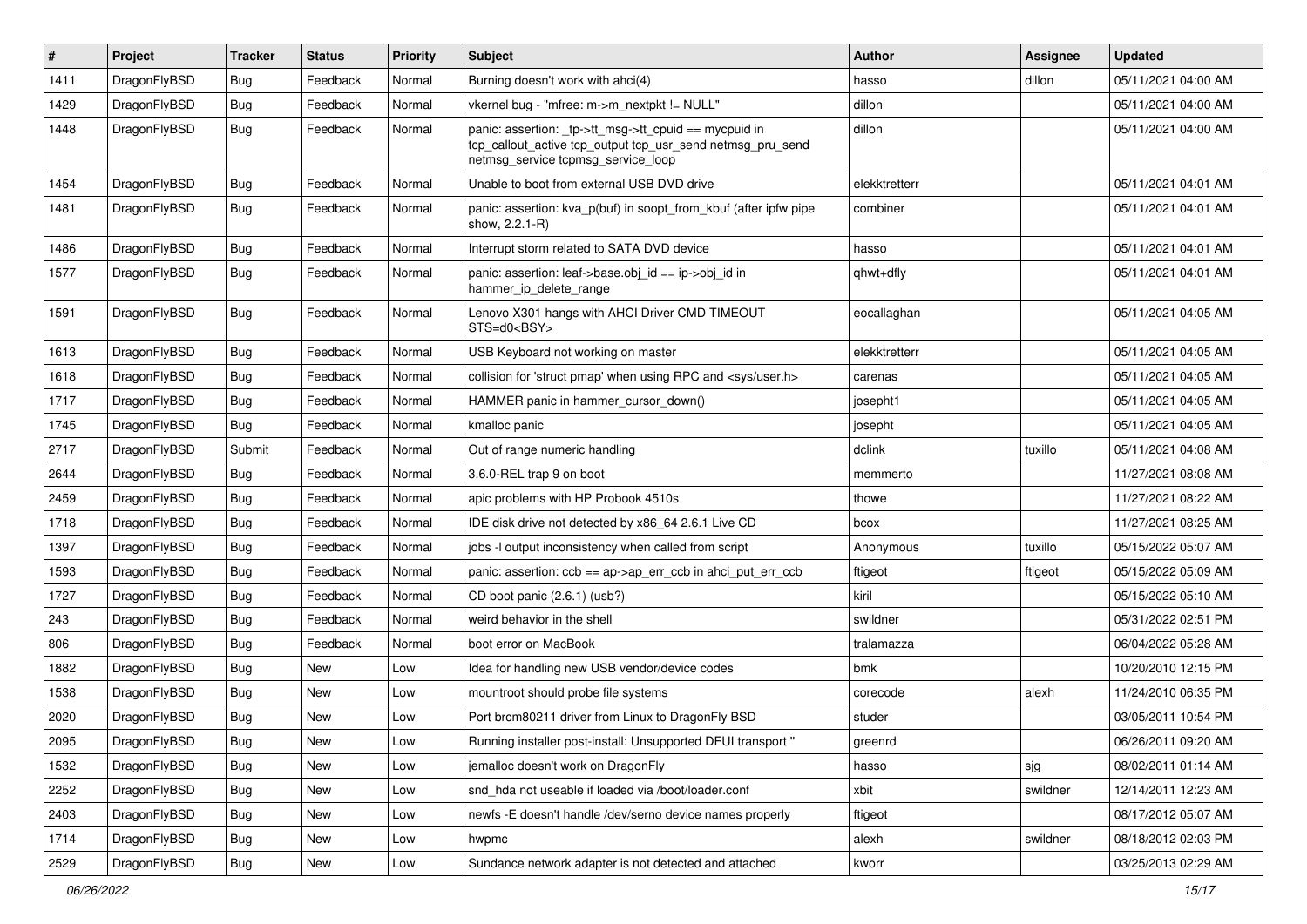| #    | Project      | <b>Tracker</b> | <b>Status</b> | <b>Priority</b> | Subject                                                                                                       | <b>Author</b>      | Assignee | <b>Updated</b>      |
|------|--------------|----------------|---------------|-----------------|---------------------------------------------------------------------------------------------------------------|--------------------|----------|---------------------|
| 2552 | DragonFlyBSD | Bug            | <b>New</b>    | Low             | hammer recovery should indicate progress                                                                      | phma               |          | 05/03/2013 12:13 AM |
| 679  | DragonFlyBSD | Bug            | <b>New</b>    | Low             | Netgraph backward compatibility for old *LEN constants                                                        | nant               | nant     | 02/18/2014 05:45 AM |
| 2680 | DragonFlyBSD | <b>Bug</b>     | New           | Low             | boot0cfg update makes box unbootable                                                                          | herrgard           |          | 06/10/2014 06:02 AM |
| 600  | DragonFlyBSD | Bug            | <b>New</b>    | Low             | /sys/libkern/karc4random                                                                                      | robin carey5       | profmakx | 01/19/2015 03:07 AM |
| 2790 | DragonFlyBSD | Submit         | <b>New</b>    | Low             | filedesc softrefs increment code factoring                                                                    | dclink             |          | 02/21/2015 04:00 AM |
| 2858 | DragonFlyBSD | Bug            | <b>New</b>    | Low             | Installer "Local or UTC" question should have "No" selected by<br>default.                                    | cgag               |          | 12/02/2015 01:18 PM |
| 2859 | DragonFlyBSD | <b>Bug</b>     | <b>New</b>    | Low             | Installer configuration menu always highlights "Select timezone", no<br>matter which step was last completed. | cgag               |          | 12/02/2015 01:54 PM |
| 2877 | DragonFlyBSD | <b>Bug</b>     | <b>New</b>    | Low             | sed fails when working with UTF-8 locale and non-UTF symbols                                                  | arcade@b1t.name    |          | 12/30/2015 11:20 AM |
| 2882 | DragonFlyBSD | <b>Bug</b>     | <b>New</b>    | Low             | bridge sends packets from individual interfaces                                                               | arcade@b1t.name    |          | 01/09/2016 12:43 PM |
| 2887 | DragonFlyBSD | Bug            | New           | Low             | Missing extattr_namespace_to_string and<br>extattr string to namespace functions                              | rubenk             |          | 02/06/2016 05:09 AM |
| 2878 | DragonFlyBSD | Bug            | <b>New</b>    | Low             | [fix] CCVER problem when using clang and cpu extensions<br>(intrinsics)                                       | arcade@b1t.name    |          | 06/24/2016 04:25 AM |
| 2931 | DragonFlyBSD | <b>Bug</b>     | <b>New</b>    | Low             | 'gdb' of 'vkernel' unable to print backtrace                                                                  | tofergus           |          | 07/26/2016 01:51 PM |
| 3024 | DragonFlyBSD | Bug            | <b>New</b>    | Low             | sys/dev/netif/wi/if_wi.c:1090]: (style) Redundant condition                                                   | dcb                |          | 04/11/2017 11:56 AM |
| 3132 | DragonFlyBSD | <b>Bug</b>     | <b>New</b>    | Low             | unifdef mined                                                                                                 | bcallah            |          | 04/26/2018 08:34 PM |
| 3107 | DragonFlyBSD | <b>Bug</b>     | <b>New</b>    | Low             | ACPI interrupt storm when loading i915 on Lenovo T460                                                         | oyvinht            |          | 07/15/2020 07:01 AM |
| 3228 | DragonFlyBSD | Bug            | <b>New</b>    | Low             | pfi kif unref: state refcount $\leq$ 0 in dmesg                                                               | justin             |          | 03/05/2021 06:39 AM |
| 1313 | DragonFlyBSD | Bug            | New           | Low             | Signal code in kernel needs major overhaul (signal queues,<br>si code, si addr)                               | hasso              |          | 05/11/2021 04:00 AM |
| 2675 | DragonFlyBSD | Bug            | <b>New</b>    | Low             | Ultimate N WiFi Link 5300 get iwn_intr: fatal firmware error on 5GHz                                          | revuwa             |          | 05/11/2021 04:07 AM |
| 3101 | DragonFlyBSD | <b>Bug</b>     | <b>New</b>    | Low             | PFI CGI install not working in dragonflybsd 5.0.1 USB install                                                 | bnegre82           |          | 05/11/2021 04:14 AM |
| 1947 | DragonFlyBSD | Bug            | <b>New</b>    | Low             | GA-880GM-UD2H (rev. 1.3) AHCI fails to detect disks at the end of<br>the RAID controller                      | eocallaghan        |          | 11/27/2021 08:46 AM |
| 3311 | DragonFlyBSD | <b>Bug</b>     | <b>New</b>    | Low             | TrueCrypt support may cause kernel crash                                                                      | arcade@b1t.name    |          | 04/29/2022 06:19 AM |
| 1982 | DragonFlyBSD | Bug            | <b>New</b>    | Low             | There is no linuxulator on x86-64                                                                             | herrgard           |          | 05/31/2022 02:25 PM |
| 725  | DragonFlyBSD | <b>Bug</b>     | In Progress   | Low             | 'make distribution' fails w/'ro' /usr/obj                                                                     | c.turner           |          | 03/09/2013 01:01 PM |
| 1148 | DragonFlyBSD | <b>Bug</b>     | In Progress   | Low             | BCM4311 wireless network adapter detected but not functional                                                  | archimedes.gaviola |          | 05/11/2021 04:00 AM |
| 2631 | DragonFlyBSD | <b>Bug</b>     | In Progress   | Low             | Verify library versioning current with full package build and switch it<br>on (after publishing packages)     | tuxillo            |          | 05/11/2021 04:06 AM |
| 2797 | DragonFlyBSD | Bug            | In Progress   | Low             | vkernels with & without machdep.pmap_mmu_optimize                                                             | yellowrabbit2010   |          | 11/27/2021 08:06 AM |
| 1819 | DragonFlyBSD | <b>Bug</b>     | In Progress   | Low             | truss - Major revamping task list                                                                             | tuxillo            | tuxillo  | 11/27/2021 08:45 AM |
| 385  | DragonFlyBSD | <b>Bug</b>     | Feedback      | Low             | Mail archive address removal                                                                                  | justin             | justin   | 03/09/2013 11:24 AM |